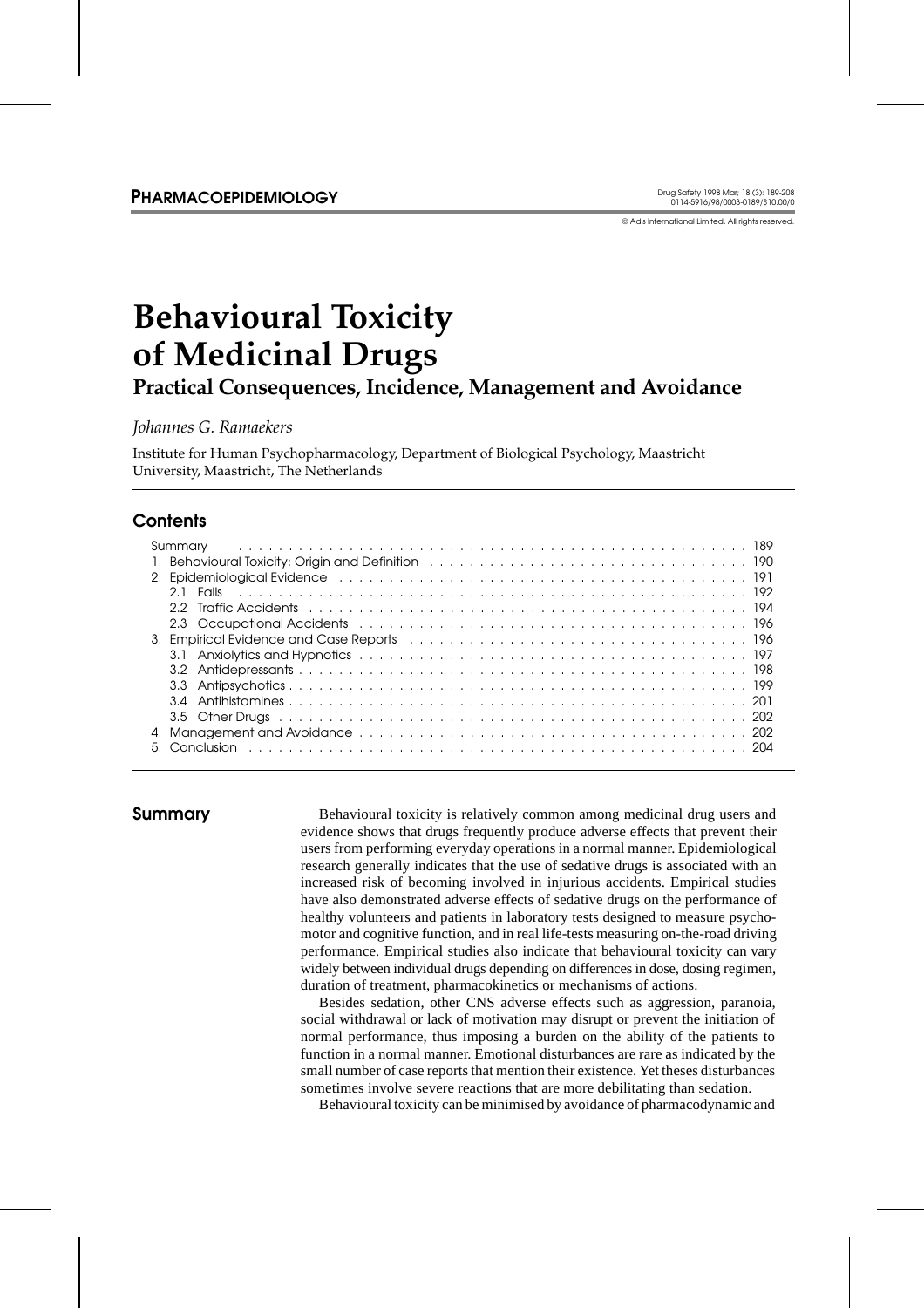pharmacokinetic drug interactions, adjustment of dosage regimens to a patient's individual response to a drug, nocturnal administration of drugs that are expected to produce sedation and patient education on the potential risks of the drugs they receive. Much of this information can be gained from experimental literature comparing the effect of individual drugs on performance. Unfortunately this is presently incomplete, since most research on behavioural toxicity has been confined to psychiatric drugs. Yet, in the interest of the patient, it should be the responsibility of drug manufacturers and regulators to always identify problematic drugs.

Many drugs possess a mechanism of action, additional to their major mode of efficacy, that can disrupt behaviour. Sedation is probably the most frequently occurring CNS adverse effect. It is produced by a wide range of drugs that act via a variety of mechanisms. This effect may differ quantitatively and qualitatively between different drugs and different dosages of the same drug, but feelings of drowsiness, lethargy and inability to concentrate are common to them all.

Sedation may impair neuropsychological processes controlling behaviour and consequently place a patient at increased risk of becoming involved in an accident leading to injury or death. If such an association between drug use and injurious accidents exists, the adverse effect of the drug can truly be called behaviourally toxic.

Other CNS adverse effects (such as memory and motor disturbance or emotional dysfunction) may either disrupt or prevent the initiation of normal performance, thus imposing a burden on the ability of the patients to function at home, work or any other social setting. Some of these effects are more debilitating than sedation and should be considered as potential sources of behavioural toxicity. This article provides epidemiological and empirical evidence for the existence of behavioural toxicity and offers some insights into its management.

# **1. Behavioural Toxicity: Origin and Definition**

The earliest medicines were all plant products and many drugs used today have similar origins. Before the advent of modern medicine, however, most of these compounds were recognised and occasionally used by humans as poisons.

Throughout evolution, plants have had to cope with the feeding behaviour of herbivorous animals. It would seem that plants that evolved neurotoxins capable of killing or disabling herbivores increased their chances of survival. Most of these toxins are concentrated in seeds and typically cause massive neuronal discharges by selectively blocking inhibitory neurotransmitter systems at their postsynaptic receptors [e.g. picrotoxin at γ-aminobutyric acid  $(GABA)$ <sub>A</sub> sites, and strychnine at glycine sites], or by inhibiting enzymes that inactivate excitatory transmitters (e.g. physostigmine inhibiting acetylcholinesterase).

Nevertheless, plant toxins are not necessarily lethal to animals. Compounds of far lesser toxicity, which also act selectively at CNS receptors in all higher vertebrates, are synthesised by many plants. Opioids, belladonna alkaloids, mescaline and  $\Delta^9$ tetrahydrocannabinol are but a few of many possible examples. Their relatively low toxicities make it more likely that animals consuming them will experience reversible intoxication rather than death.

Humans have long used many of these drugs for their euphorogenic or hallucinogenic properties.[1] They are said to be 'psychotoxic' and highly detrimental to socially acceptable or self-fulfilling behaviour.[2] Although many medicinal drugs possess additional therapeutic mechanisms of action that also disturb behaviour, the effects of these are described in less pejorative terms, as 'CNS' or 'psychiatric' adverse effects.

Sedation is probably the most common CNS adverse effect. It is produced by a wide variety of drugs that, through a variety of mechanisms, reduce overall CNS arousal.<sup>[3]</sup> Although this effect differs quantitatively and to some extent qualita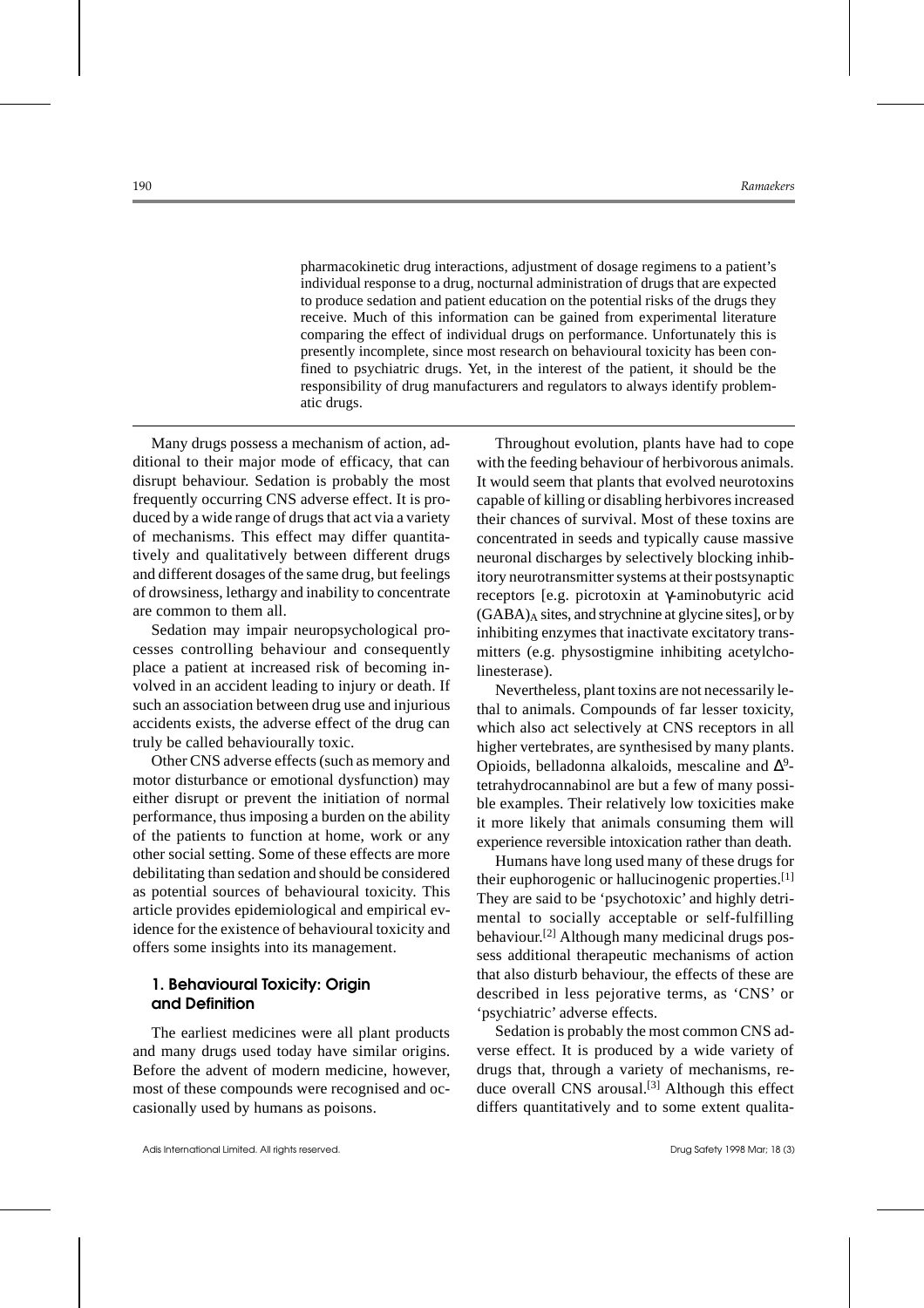tively between different drugs and dosages, somnolence, feelings of drowsiness, inability to concentrate, diminished energy, unusual fatigue and lethargy are common to all. The recognised behavioural correlates are diminished speed and accuracy of psychomotor and cognitive performance. The diminished behavioural capacity that accompanies sedation can be highly detrimental to ambulant patients attempting to follow occupational or educational pursuits, and can even be the cause of injurious accidents. Some 'sedative' drugs and others, such as selective serotonin (5-hydroxytryptamine; 5-HT) reuptake inhibitors (SSRIs), also provoke aberrant behaviour, although this is infrequent and usually occurs after prolonged use.

Finally, some drugs inhibit spontaneous behaviour without necessarily affecting the efficiency of behaviour once initiated. Any of these effects can have a pervasive influence on the way an individual functions within human society and, consequently, the manner in which society treats the individual. The affected individual would be less likely to achieve normal goals and avoid predictable sanctions than before taking the drug or while taking an equally efficacious alternative that was devoid of the adverse effect. The activity of the drug could therefore be seen as behaviourally toxic.

A broader definition focuses on the causes rather than the extreme effects of behavioural toxicity. The fundamental cause is, of course, a pharmacological activity that disrupts the neuropsychological processes controlling behaviour. However, these processes are poorly understood. More evident are the behavioural changes that frequently develop over time in patients taking certain classes of drugs. These should lead physicians to view adverse behavioural reactions as commonplace and by no means limited to toxic psychosis.

Previous attempts to define behavioural toxicity also stipulated the broad scope of human functioning that is encompassed.[4-6] However, 2 of the definitions $[4,5]$  seem to imply that any toxic property of drugs that impairs behaviour, whether it disturbs neuropsychological processes or not, falls under

the definition of behavioural toxicity. The third $[6]$ assumes that behavioural toxicity depends on the intensity of impairment brought about by a drug; that is, 'sedation' would not be included in the term, but 'excessive sedation' would, 'mood dampening' would not be included, but 'depressioninducing' would. Without more clearly specifying the causes and effects of behavioural toxicity, such definitions do not seem particularly useful.

An alternative definition offered by this author is as follows. Behavioural toxicity is fundamentally a reversible, pharmacological, drug-induced disruption of neuropsychological processes controlling behaviour. The existence of behavioural toxicity can be inferred by certain changes in the individual's behaviour while taking the drug; or, by certain differences in his/her behaviour between periods when the individual uses that drug and a therapeutically equivalent alternative lacking the same behaviourally toxic effect. Changes and differences will imply that the behaviourally toxic drug inhibits or reduces the efficiency of normal behaviour and/or causes aberrant behaviour, in a manner reducing the individual's ability to obtain benefits and avoid sanctions within the society.

The reminder of this article offers evidence for the existence of behavioural toxicity, indicates what is known about its underlying pharmacological mechanisms and provides insights into its management. Epidemiological evidence for the existence of behavioural toxicity is confined to studies demonstrating causal relationships between medicinal drug use and injurious accidents, published over the last decade. Empirical evidence is confined to those classes of medicinal drugs that have been most frequently indicated as causing impaired, inhibited or aberrant behaviour (anxiolytics, hypnotics, antidepressants, antipsychotics and antihistamines). Other drug classes will be only briefly mentioned as possibilities for further study.

# **2. Epidemiological Evidence**

Perhaps the strongest evidence supporting the present concept of behavioural toxicity comes from a host of epidemiological surveys. These con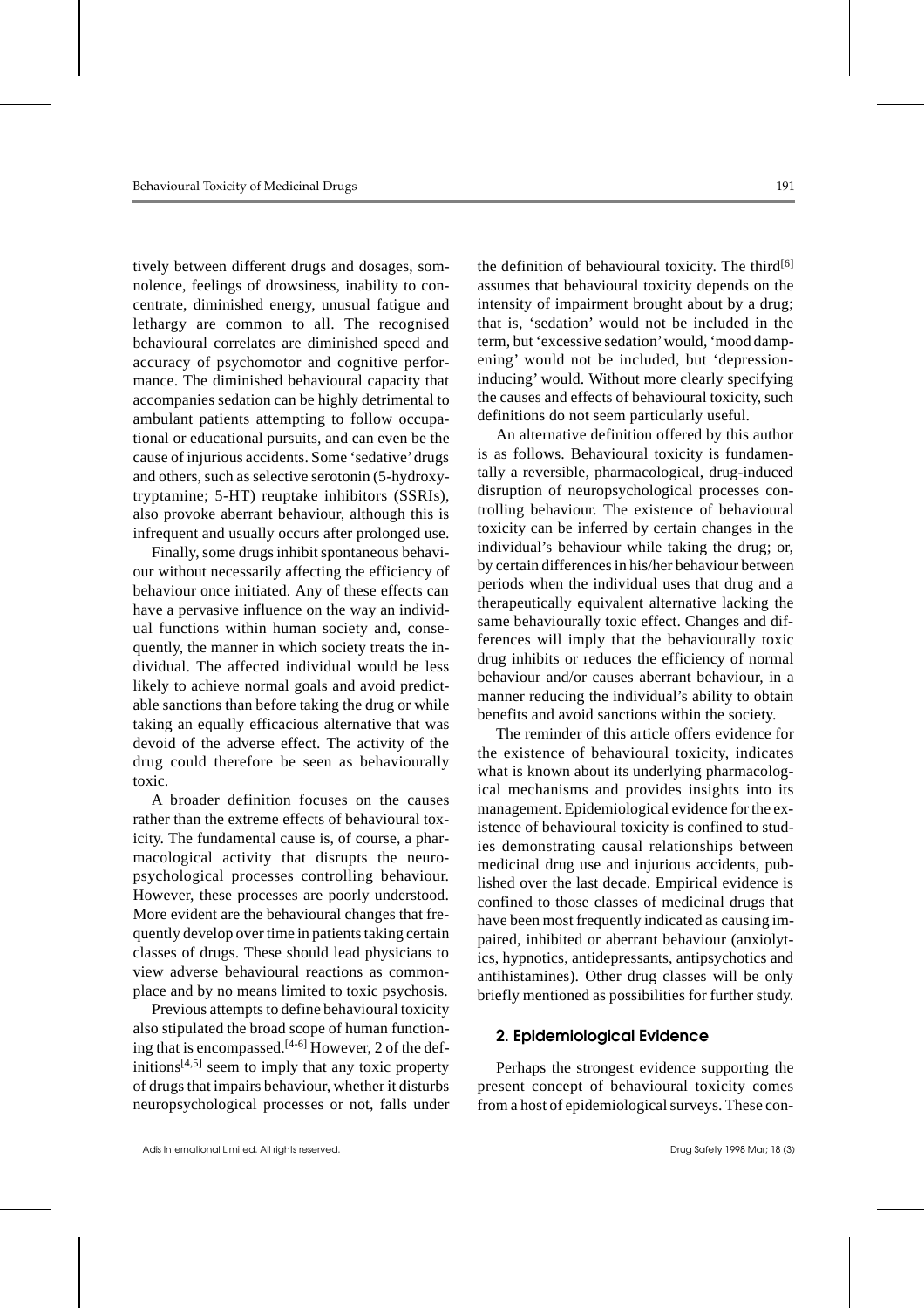vincingly show that patients taking a variety of medicines often experience performance deficits responsible for injury or death in several common situations. This breakthrough was mainly achieved because of epidemiologists' simultaneous access to computer records of prescription and accident histories from sometimes several hundreds of thousands of patients.<sup>[7,8]</sup>

Three types of design have been used for associating injurious accidents and the use of medicines: cross-sectional, case-control and cohort designs.

Cross-sectional designs relate the patient's medication use at a particular moment in time to their history of sustained injuries. The odds ratio (OR) is used as the measure of association to estimate the likelihood of medication use among those involved in an accident compared to those who were not. However, in cross-sectional designs, the temporal sequence of the events cannot be definitely established and some medication might be used as a consequence of the accident. The predictive validity of results from this type of study is consequently rather limited.

In case-control and cohort designs, the temporal relationship between medication use and accidents is fixed. Case-control studies compare the frequency of prior medication use by individuals who sustained injuries (cases) with that in persons without adverse outcomes (controls). An increased frequency among the cases indicates a positive association and a higher OR. In cohort designs, classified groups of medication users and matched nonusers are, prospectively or in retrospect, followed over time to calculate their frequencies of accident involvement. Higher rates of accident involvement among users indicate a higher risks relative to nonusers. The drug users' frequency of involvement in injurious accidents, relative to that of the nonusers, is used as a measure of association, expressing their relative risk (RR).

Thus, case-control and cohort designs are clearly best suited to establish causal relationships between drugs and accidents. The epidemiological surveys listed in table I have generally followed either one of them. It should be noted that RRs and ORs given in this table reflect the overall risks associated with drugs, since many of them were prescribed to patients in various dosages. However, some of these surveys have demonstrated that the users' risk increases with the prescribed dosage and the numbers of different drugs concurrently received.

Understandably, relationships have been found most frequently for those psychoactive drugs that were not only most frequently used during the survey periods (usually 5 to 10 years before their publication dates), but also the ones suspected of causing accidents beforehand. Thus, the benzodiazepines (BZDs) and tricyclic antidepressants (TCAs) are commonly cited as causal factors in accidental injury. Surveys not listed in the table have also shown greater use of medical services by benzodiazepine users,<sup>[26,27]</sup> and a greater incidence of TCA and benzodiazepine use among instigators, compared with victims, of accidents.<sup>[28]</sup> This does not mean, however, that the use of some more recent, less used or less notoriously impairing drugs is not also a cause of accidents.

# 2.1 Falls

Besides death, hip fracture is the most serious consequence of falls in the elderly. About one-third of noninstitutionalised elderly over the age of 65 years experience one or more injurious falls and their probability of falling increases as they grow older.[29-31] The use of psychoactive medication in general has been shown to significantly contribute to their risk of falling.[29-34]

Ray et al.[9] demonstrated that the association between falls and use of psychoactive drugs was more pertinent to some drugs than to others. Elderly users of long-acting benzodiazepine hypnotics, or of anxiolytics, antipsychotics and TCAs, were found to be 1.8 to 2.0 times more likely to experience hip fractures, relative to controls. In contrast, use of short-acting hypnotics and anxiolytics was not associated with an increased risk; the latter category included drugs with an elimination half-life of 24 hours or less and predominantly consisted of chloral hydrate and the antihistamines,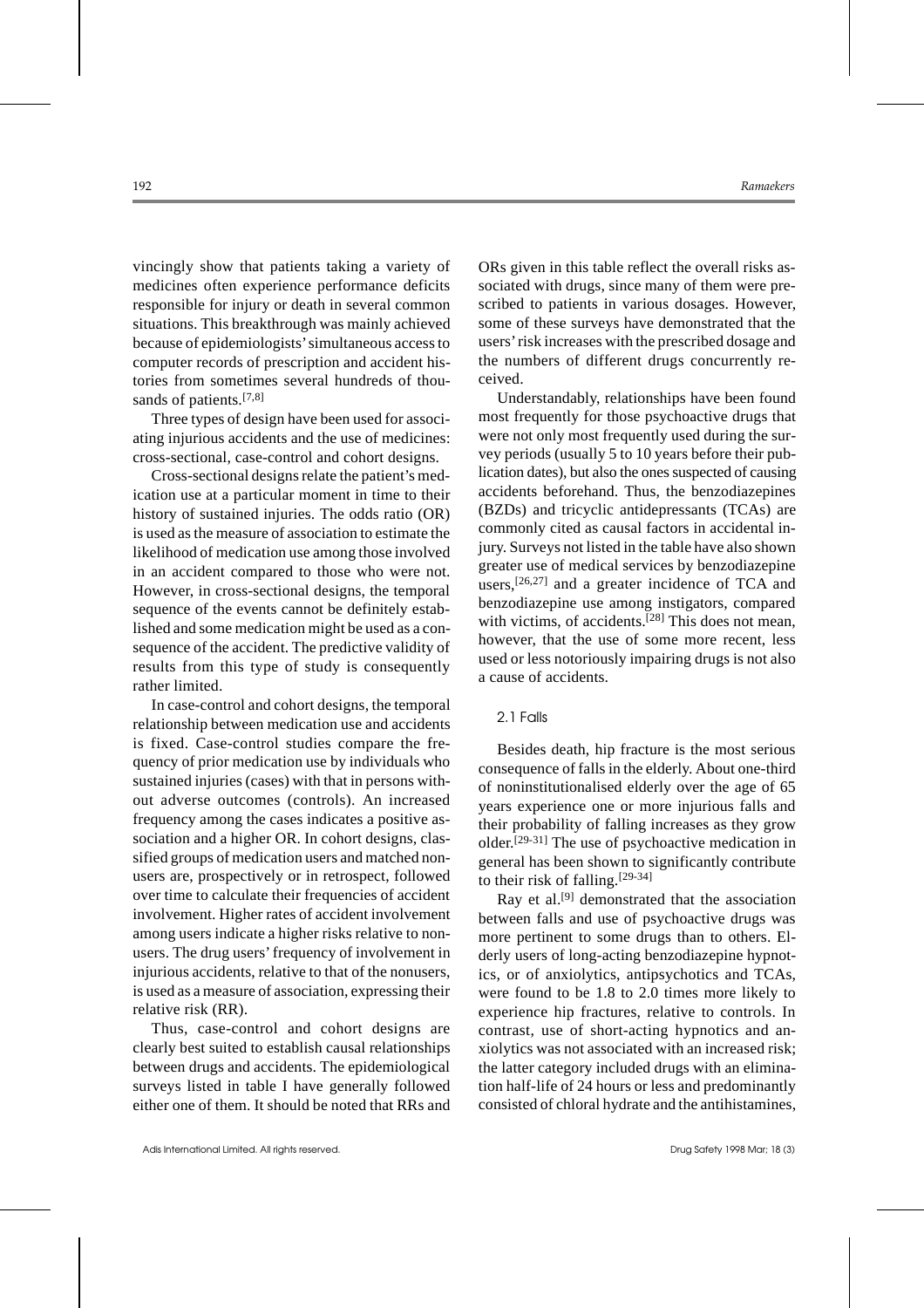| Study                               | Number of<br>cases <sup>a</sup> | Number of<br>controlsb | Age<br>(y) | Accident/injury                      | Drugs implicated       | RR/OR<br>(95% CI) |
|-------------------------------------|---------------------------------|------------------------|------------|--------------------------------------|------------------------|-------------------|
| Case-control                        |                                 |                        |            |                                      |                        |                   |
| Ray et al. <sup>[9]</sup>           | 1021                            | 5606                   | >65        | Hip fracture                         | BZDs (long acting)     | $1.8(1.3-2.4)$    |
|                                     |                                 |                        |            |                                      | <b>TCAs</b>            | $1.9(1.3-2.8)$    |
|                                     |                                 |                        |            |                                      | Antipsychotics         | $2.0(1.6-2.6)$    |
| Granek et al. <sup>[10]c</sup>      | 184                             | 184                    | $>65$      | Falls                                | Antidepressants        | $2.6(1.1-6.0)$    |
|                                     |                                 |                        |            |                                      | Hypnotics              | $2.6(1.2-6.5)$    |
|                                     |                                 |                        |            |                                      | <b>NSAIDs</b>          | $2.4(0.9-6.5)$    |
|                                     |                                 |                        |            |                                      | Vasodilators           | $2.1(1.1-4.1)$    |
|                                     |                                 |                        |            |                                      | Tranquilizers          | $1.8(0.8-3.9)$    |
| Ray et al. <sup>[11]</sup>          | 4501                            | 24 041                 | $>65$      | Hip fracture                         | <b>TCAs</b>            | $1.6(1.3-1.9)$    |
| Ryynänen et al. <sup>[12]d</sup>    | 380                             | 342                    | >65        | Falls                                | <b>BZDs</b>            | $2.2(1.2-4.2)$    |
|                                     |                                 |                        |            |                                      | Antidepressants        | $2.2(1.2-3.9)$    |
|                                     |                                 |                        |            |                                      | Antipsychotics         | 4.4 (1.6-11.9)    |
| Lichtenstein et al. <sup>[13]</sup> | 129                             | 324                    | >65        | Hip fracture                         | Antidepressants        | $2.7(1.0-7.4)$    |
|                                     |                                 |                        |            |                                      | <b>BZDs</b>            | $2.1(1.1-3.8)$    |
| Cumming and                         | 209                             | 207                    | >65        | Hip fracture                         | <b>BZDs</b>            | $1.6(1.0-2.5)$    |
| Klineberg <sup>[14]</sup>           |                                 |                        |            |                                      | Temazepam              | $3.8(1.6-8.9)$    |
| Shorr et al. <sup>[15]</sup>        | 4500                            | 24 041                 | >65        | Hip fracture                         | Opioid analgesics      | $1.6(1.4-1.9)$    |
| Leveille et al. <sup>[16]</sup>     | 234                             | 447                    | $>65$      | Traffic accidents                    | <b>TCAs</b>            | $2.3(1.1-4.8)$    |
|                                     |                                 |                        |            |                                      | Opioid analgesics      | $1.8(1.0-3.4)$    |
| Koepsell et al. <sup>[17]</sup>     | 234                             | 446                    | >65        | <b>Traffic accidents</b>             | Insulin                | $5.8(1.2 - 28.7)$ |
|                                     |                                 |                        |            |                                      | Oral hypoglycaemics    | $3.1(0.9-11.0)$   |
| Gilmore et al. <sup>[18]</sup>      | 3394                            | 6788                   | >18        | Occupational injuries Antihistamines |                        | $1.5(1.1-1.9)$    |
|                                     |                                 |                        |            |                                      | Antibacterials         | $1.2(1.0-1.5)$    |
| <b>Cross-sectional</b>              |                                 |                        |            |                                      |                        |                   |
| Cumming et al. <sup>[19]</sup>      | 108                             | 1250                   | $>65$      | Multiple falls                       | Diazepam               | $3.7(1.5-9.3)$    |
| Govaarts et al. <sup>[20]</sup>     | 130                             | 2665                   | >18        | Occupational injuries BZDs           |                        | $2.6(-)$          |
| <b>Prospective cohort</b>           |                                 |                        |            |                                      |                        |                   |
| Malmivaara et al. <sup>[21]</sup>   | 2164                            | 17 354                 | >20        | Falls                                | Anxiolytics            | $1.7(1.4-2.6)$    |
|                                     |                                 |                        |            |                                      | Antipsychotics         | $2.0(1.4-3.0)$    |
| Lord et al. <sup>[22]</sup>         | 76                              | 338                    | >65        | Multiple falls                       | BZDs (long-acting)     | $2.0(1.5-2.6)$    |
|                                     |                                 |                        |            |                                      | <b>TCAs</b>            | $2.8(2.0-3.6)$    |
| Ruthazer and Lewis <sup>[23]</sup>  | 228                             | 407                    | >70        | Falls                                | $TCAs + SSRIs$         | $1.8(0.9-3.7)$    |
| Neutel et al. <sup>[8]d</sup>       | 225 796                         | 98 000                 | >20        | Falls                                | Flurazepam             | $4.2(2.4-5.1)$    |
|                                     |                                 |                        |            |                                      | Triazolam              | $3.5(2.6-6.7)$    |
|                                     |                                 |                        |            |                                      | Oxazepam               | $3.0(1.7-5.2)$    |
|                                     |                                 |                        |            |                                      | Diazepam               | $3.0(1.6-5.6)$    |
|                                     |                                 |                        |            |                                      | Lorazepam              | $2.7(2.0-4.4)$    |
| Maxwell et al. <sup>[24]</sup>      | 223 868                         | 97 554                 | >20        | Falls                                | <b>BZD</b> anxiolytics | $2.0(1.5-2.6)$    |
|                                     |                                 |                        |            |                                      | <b>TCAs/hypnotics</b>  | $2.8(2.0-3.6)$    |
| Retrospective cohort                |                                 |                        |            |                                      |                        |                   |
| Ray et al. <sup>[25]</sup>          | 5418                            | 33 283 <sup>e</sup>    | >65        | Traffic accidents                    | <b>BZDs</b>            | $1.5(1.1-2.0)$    |
|                                     |                                 |                        |            |                                      | <b>TCAs</b>            | $2.2(1.3-3.5)$    |
| Neutel <sup>[7]</sup>               | 226 000                         | 98 000                 | >20        | Traffic accidents                    | <b>BZD</b> anxiolytics | $3.9(1.9-8.3)$    |
|                                     |                                 |                        |            |                                      | <b>BZD</b> hypnotics   | $2.5(1.2-5.2)$    |
|                                     |                                 |                        |            |                                      |                        |                   |

**Table I.** Summary of epidemiological studies, according to type of study, indicating risk ratio (RR) or odds ratio (OR) of becoming involved in injurious falling, traffic and occupational accidents for drug users versus non–drug users

a Refers to drug users in cohort designed studies, and to individuals involved in accidents in other types of study design.

b Refers to non-users of drugs in cohort designed studies, and to individuals who were not involved in accidents in other types of study design. c Confidence interval calculated from available data in the manuscript.

d RR and CI calculated from available data in these manuscripts.

e Expressed as person-years (person-days/365) of follow-up; the total cohort comprised 16 262 elderly drivers.

Abbreviations: BZD = benzodiazepine; CI = confidence interval; NSAID = nonsteroidal anti-inflammatory drug; SSRI = selective serotonin reuptake inhibitor; TCA = tricyclic antidepressant.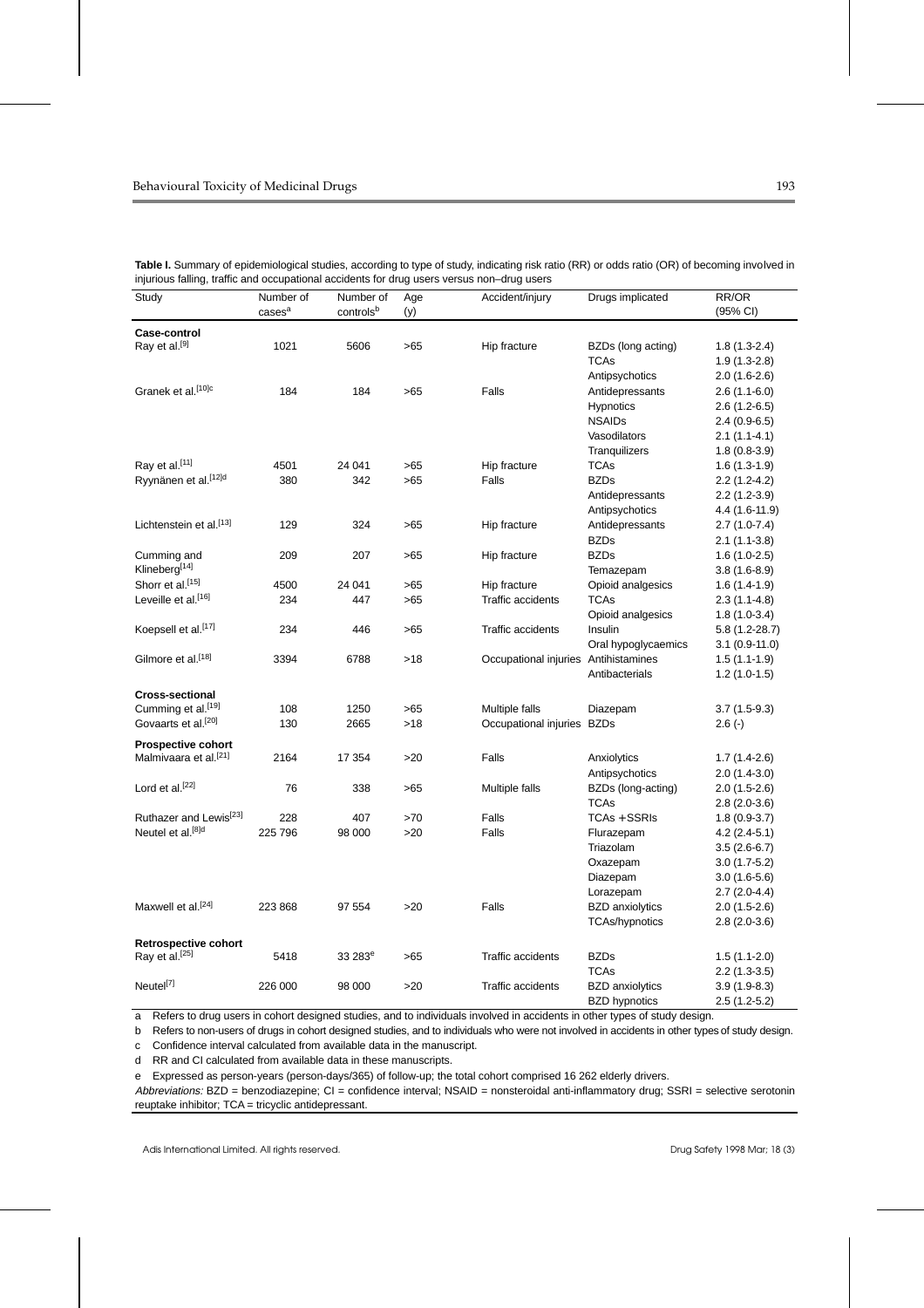diphenhydramine and hydroxyzine. The use of short-acting benzodiazepines was still too infrequent for evaluation at the time of this survey.

Subsequent epidemiological studies generally confirmed the higher fall frequency among users of benzodiazepines, antipsychotics or TCAs.[10- 13,21] Others differentiated between effects of short and long acting benzodiazepines. Lord et al.<sup>[22]</sup> found higher falling rates among 13 users of long acting benzodiazepines, but not among 23 users of shorter acting oxazepam or temazepam, compared with nonusers. In contrast, another study showed that use of temazepam was more frequent among 29 patients with hip fracture, compared with controls.[14] Clearly the numbers of participants in these studies were too low to calculate reliable risk estimates for these individual drugs.

A study conducted by Neutel et al.[7] is more definitive. It included 225 796 users of benzodiazepine medication and 98 000 controls. These investigators only included fall-related hospitalisations within 3 weeks of a first prescription in calculating the RR of benzodiazepine users compared with nonusers. It is evident from clinical trials that adverse events are generally more likely to occur shortly after a first prescription than during long term use of a drug. Nevertheless, while most epidemiological surveys have failed to consider duration of treatment as a factor determining RR, this study<sup>[7]</sup> did not. It demonstrated that the frequencies of hospitalisation for fall-related injuries among users of oxazepam and triazolam were similar to those among users of long-acting benzodiazepines and about 3 times higher than in nonusers.

SSRIs have largely replaced TCAs as the antidepressants of first choice and the former are generally less sedating than the latter. So far, only 1 survey has been undertaken to compare the separate relationships between falls and SSRI or TCA therapy.[23] Although the use of any antidepressant by patients of both genders was marginally related to the occurrence of falling accidents ( $RR = 1.84$ ;  $p = 0.09$ , women using antidepressants had significantly higher fall rates than their controls; among them, a larger percentage of those taking the SSRIs (53%) fell, compared with those taking TCAs (14%).

Other drug classes implicated as causing hip fracture or falls include opioid analgesics,[15] nonsteroidal anti-inflammatory drugs (NSAIDs) and vasodilators.<sup>[10]</sup> The former investigators<sup>[15]</sup> indicated that their results might have been largely expected from the opioids' general sedative properties and the previously demonstrated tendency for these drugs to impair their users' balance and coordination in experimental studies. The association between NSAID use and falling accidents is more surprising. Although these drugs are known to possess CNS activity, it usually occurs with high dosages. Granek et al.<sup>[10]</sup> did not mention whether their patients received large dosages, but the frequent complaints of adverse events such as sedation, dizziness, blurred vision, confusion, vertigo and syncope suggests that many of them did. Alternatively, the possibility of confounding by indication (i.e. an over representation of persons afflicted with arthritis among those taking NSAIDs) cannot be excluded. The association involving vasodilators may be attributable to orthostatic hypotension, which is a common adverse effect of all these drugs.

With 3 exceptions, all epidemiological studies on drug-related falls have involved elderly patients. This does not necessarily mean that the problem of drug-related falls is confined to the elderly. This was clearly demonstrated by Neutel et al.<sup>[7]</sup> and Maxwell et al.<sup>[24]</sup> They observed that there is an increased in risk of falling after a first benzodiazepine prescription for all patients above the age of 20 years. Falling rates remained fairly stable up to about age 60 years and began to rise sharply beyond the age of 70 years. Likewise, Malmivaara et al.<sup>[21]</sup> observed a significant elevation in the relative frequency of drug-related falls in all adult age groups, but more so in the elderly.

# 2.2 Traffic Accidents

Ray et al.[25] demonstrated that benzodiazepines and TCAs, but not opioid analgesic and antihistamines, increase the risk of involvement in motor ve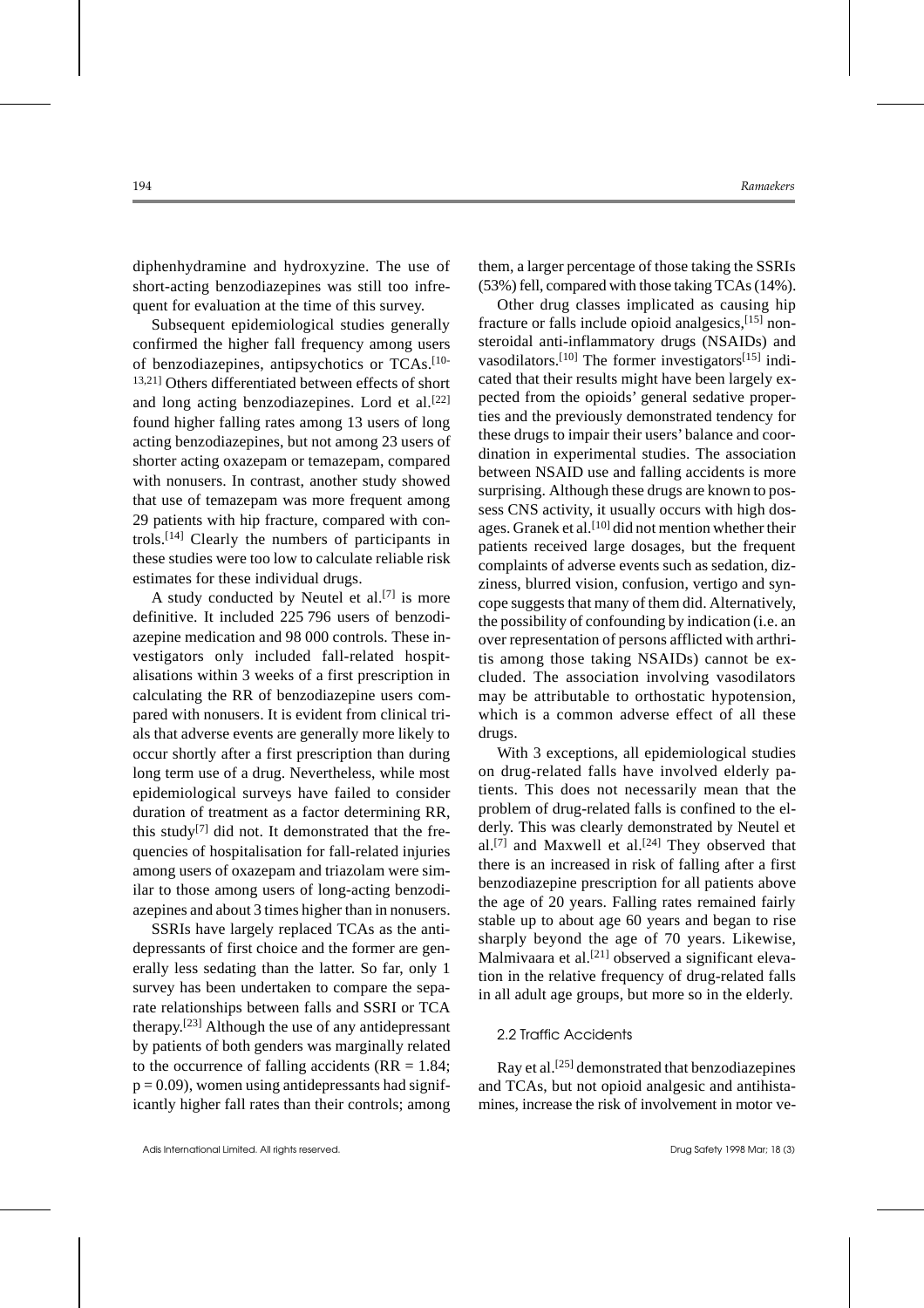hicle crashes for elderly drivers. In a later survey, also conducted in the US, Leveille et al.<sup>[16]</sup> failed to confirm these findings in users of benzodiazepines and opioids. The conflicting results for benzodiazepine users are easily explainable. Whereas Ray et al.<sup>[25]</sup> specifically excluded patients using benzodiazepine hypnotics from their sample, preferring to concentrate on anxiolytic users instead, practically all of those included in Leveille et al.'s survey<sup>[16]</sup> were using hypnotics, particularly the short-acting agent triazolam. The conflicting results for users of opioids may be accounted for by the fact that Leveille et al. $[16]$  included codeine-containing cough medication in their analysis, comprising 19% of the opioid prescriptions, whereas these were excluded by Ray et al.[25] because of their sporadic use in that study sample.

Both studies[16,25] obtained similar risk estimates in users of TCAs or antihistamines. However, the absence of an association with the latter is surprising in the light of experimental data showing that the older 'sedating' antihistamines can severely impair driving performance.<sup>[35]</sup> Ray et al.<sup>[25]</sup> did not mention which antihistamines were used in their study sample. The possibility thus exists that some received an antihistamine of the more recently introduced 'nonsedating' generation. In Leveille et al.'s sample,<sup>[16]</sup> however, the 'sedating' diphenhydramine accounted for 80% of antihistamine use. The controversy may be related to the fact that the use of antihistamines in both surveys was ascertained from prescriptions filled at the pharmacy, and did not include the vast majority of 'sedating' antihistamines that are sold over the counter. As a consequence, misclassification of drug exposure in the study samples could have introduced a conservative bias.

Neutel<sup>[7]</sup> estimated the RR of becoming involved in an injurious accident as a function of time since their first prescription for most of the adult users of benzodiazepine hypnotics and anxiolytics in Saskatchewan during the period 1979 to 1986. Her results demonstrate that the first prescription for a benzodiazepine is initially followed

by a substantially increased risk of a traffic accident (fig. 1). They also illustrate that this risk diminishes with passage of time as a result of developing tolerance to the sedative activity of the drug. During the first week, the RR for hypnotic users and anxiolytic users was 9.1 and 13.6, respectively. By the end of the second week, those RRs declined to 6.5 and 5.6, respectively. At the end of one month, the respective RR values were 3.9 and 2.5. The youngest group of benzodiazepine users (20 to 39 years of age) had substantially higher rates of hospitalisation for traffic accidents than their older counterparts.

In another article, Neutel et al.<sup>[8]</sup> indicated that for 3 weeks after a first prescription, in comparison with nonusers, users of flurazepam were about 5 times more likely, and users of triazolam, diazepam or lorazepam were about 3 times more likely, to be injured in traffic accidents. Among individual drugs, only oxazepam failed to significantly elevate its users' RR. That triazolam elevated the user's risk in this survey, but not in that by Leveille et al.,  $[16]$  is probably attributable to a difference in dosage taken by the participants. The former data<sup>[8]</sup> were collected before, and the latter<sup>[16]</sup> after, the manufacturer had reduced the recommended starting dosage from 0.5 to 0.25 mg/day.



**Fig. 1.** Relative risk of injurious traffic accidents as functions of cumulative elapsed time after prescription of hypnotics  $(RR_H)$ and anxiolytics (RRA) of the benzodiazepine class, compared with individuals who did not receive these drugs (curve estimations based on data from Neutel<sup>[7]</sup>).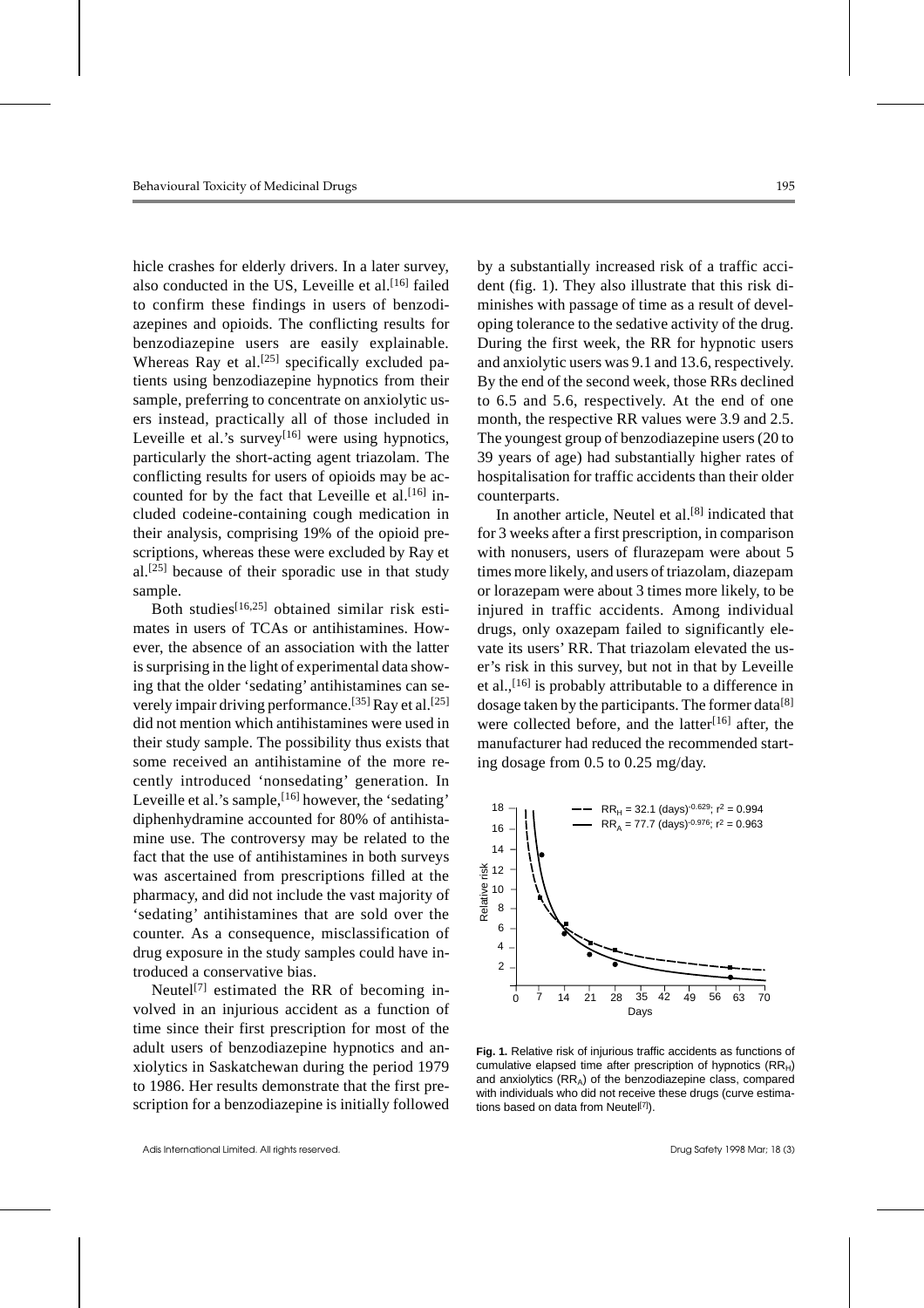Insulin and oral antihyperglycaemic agents have also been implicated as causal factors in injurious traffic accidents.[17] This is probably related to the fact that patients with diabetes mellitus treated with such drugs commonly experience mild to moderate hypoglycaemia causing dizziness, cognitive impairment and, as a consequence, accidents.

#### 2.3 Occupational Accidents

Accidents attributable to medication use in working environments have been reported in 2 studies.

Govaarts et al.[20] conducted a postal survey of 2795 employees of 3 Dutch companies (public transportation, clerical and electronics manufacturing) concerning benzodiazepine use and injuries incurred within the preceding 48 hours. Completed questionnaires were received from 62% of the workers. The replies indicated that benzodiazepine users were 2.6 times more frequently involved in occupational accidents than nonusers.

Gilmore et al.<sup>[18]</sup> reported significant associations between certain types of occupational injuries and the use of either antihistamines or antibacterials. Open wounds and burns were the most prevalent injuries among the users of either drug. The study authors interpreted the relationship involving antibacterials as epiphenomenal: it was more likely that the infections requiring antibacterial use were responsible for the accidents, rather than the drugs themselves. However, the relationship involving antihistamines was interpreted as causal. This was because, at the time and place the survey was conducted, the workers' medical insurance carrier would only support their use of older (i.e less expensive) sedating antihistamines. Gilmore et al.[18] justified their interpretation on the basis of experimental evidence showing that the older drugs possess strongly impairing properties, expected to cause accidents in the workplace.

# **3. Empirical Evidence and Case Reports**

A wide variety of procedures has been used to assess the behaviour-impairing effects of drugs. The earliest were taken from existing psychometric batteries, such as the Digit Symbol Substitution Test (DSST) from the Wechsler Adult Intelligence Scale. Other early tests were those developed to diagnose neurological, ophthalmological and vestibular disorders (e.g. Wisconsin Card Sorting, Maddox wing, Body sway tests, respectively). Later, 'psychomotor' tests, characterised by contingent motor responses to an imposed discrete or continuous signal, were applied [e.g. reaction time (RT), tracking and critical flicker/fusion frequency (CFF) tests]. 'Cognitive' tests were added primarily to measure various mnemonic functions, but also deductive reasoning. Finally, tests were developed to measure some aspects of 'real-life' performance, such as driving in a simulator, through staged manoeuvres on a course closed to other traffic, or on public roads in actual traffic. All of these tests have been applied in single- or multiple-dose, double-blind studies, usually with healthy volunteers, but sometimes with patients. They have used both parallel group and crossover designs, most with both placebo and active drug controls.

The great advantage of the empirical approach is its ability to determine the intrinsic pharmacological effects of drugs on performance without the confounding factors that always obscure or exaggerate the effect in the natural environment. Moreover, experimental studies can be undertaken with drugs in all phases of clinical development and with doses that extend beyond the therapeutic range. They are particularly valuable for identifying and controlling problematic drugs.

However, the empirical approach has limitations as well. All tests employed in experimental studies are more or less artificial. No one knows how to translate the results they provide into the safety-relevant performance impairment of patients in their normal daily living activities. There are just enough comparative data from volunteers and patients to know that both experience similar adverse effects of psychoactive drugs that influence performance,<sup>[36-38]</sup> but far fewer concerning the therapeutic effects of the drugs that might improve patients' performance.<sup>[39]</sup> In short, it is not generally possible to predict the net effect of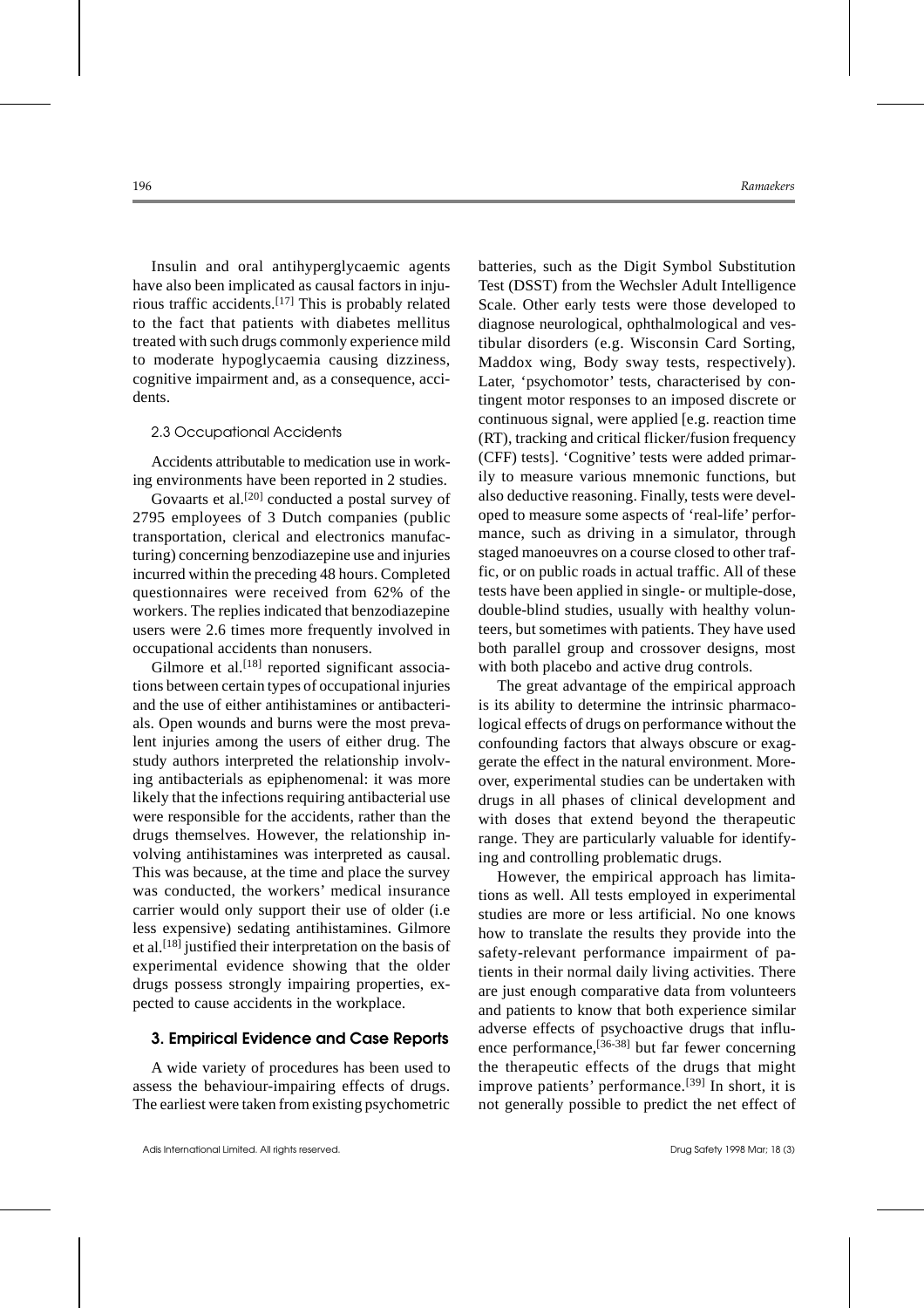psychoactive drugs on patients' performance from results obtained in experimental studies.

Finally, the relatively small numbers (i.e. less than 30) employed in these studies are generally insufficient to observe extreme or unusual reactions, particularly those that involve the inhibition of spontaneous behaviour or the provocation of grossly aberrant behaviour. Such unusual reactions are only reported in clinical case studies. Although somewhat anecdotal, they must be regarded seriously. The phenomena they describe are often the most severe kinds of behavioural toxicity afflicting individual patients. Any review of this topic would be incomplete without mentioning them.

# 3.1 Anxiolytics and Hypnotics

GABA is a major inhibitory, and widely distributed, neurotransmitter in the mammalian CNS. It is released by a web of short-axon interneurons occupying some 40% of all synapses. benzodiazepine ligands affect inhibitory GABA neurotransmission by allosterically modulating the ability of the neurotransmitter to open chloride channels at the  $GABA_A/b$ enzodiazepine receptor complex. The classic benzodiazepine anxiolytics and hypnotics act as agonists and achieve their anxiolytic, anticonvulsant and sedative effects through potentiation of GABA-stimulated chloride flux.

Previous reviews of pharmacodynamic studies employing healthy volunteers and patients have generally shown that benzodiazepine agonists can cause severe impairment in tests designed to measure psychomotor and driving performance.<sup>[40-43]</sup> Among psychomotor tasks, measures of CFF, DSST, tracking and RT were particularly sensitive to the sedative effects of benzodiazepines. They generally indicate that benzodiazepines reduce their users' overall speed of information processing and motor response.

The practical relevance of psychomotor impairment under the influence of benzodiazepines has been amply demonstrated in a long series of driving studies employing a standardised test.[36,37,44-50] The test involves operating a specially instrumented vehicle at a constant speed and with a steady lateral position over a 100km circuit on a primary highway in actual traffic. Standard deviation of lateral position (SDLP), a measure of tracking error, is its primary performance measure. Participants have included both healthy volunteers and patients with anxiety; no essential difference was noted to their reactions to the same drugs. Typically, driving performance deteriorated in a doserelated manner in response to same-day treatment with anxiolytics and on the days following hypnotic treatment.

Almost all commonly used benzodiazepines have been tested and practically none has failed to seriously impair driving performance. The maximum effect was usually seen after the initial doses. However, it occurred later in series of repeated doses for those benzodiazepines possessing the slowest rates of elimination.[36] The adverse effects of the drugs on driving diminished, but were still significant for up to 3 weeks of continual administration.

Recognition of the detrimental effects of benzodiazepines on performance has led to the development of newer drugs expected to achieve anxiolysis without concomitant sedation. The first was buspirone, a 5-HT<sub>1A</sub> receptor partial agonist.<sup>[51]</sup> Other new classes of benzodiazepine-like drugs acting as partial agonists at the GABAA receptor complex (the cyclopyrollones, such as zopiclone and suriclone, and the imidazopyridines, such as alpidem) were less successful in achieving that goal. All had detrimental effects on performance similar to those seen for classic benzodiazepines.[52-59]

Benzodiazepine agonists are also known to produce anterograde amnesia in healthy volunteers and patients.[42,60] It is thought that the specific amnesic effect is somewhat independent of the general sedative effect responsible for psychomotor impairment,[61-65] and that the former may outlast the latter.[66,67] There is increasing evidence that most benzodiazepines primarily affect explicit memory systems involved in recall of specific events, but not implicit memory systems involved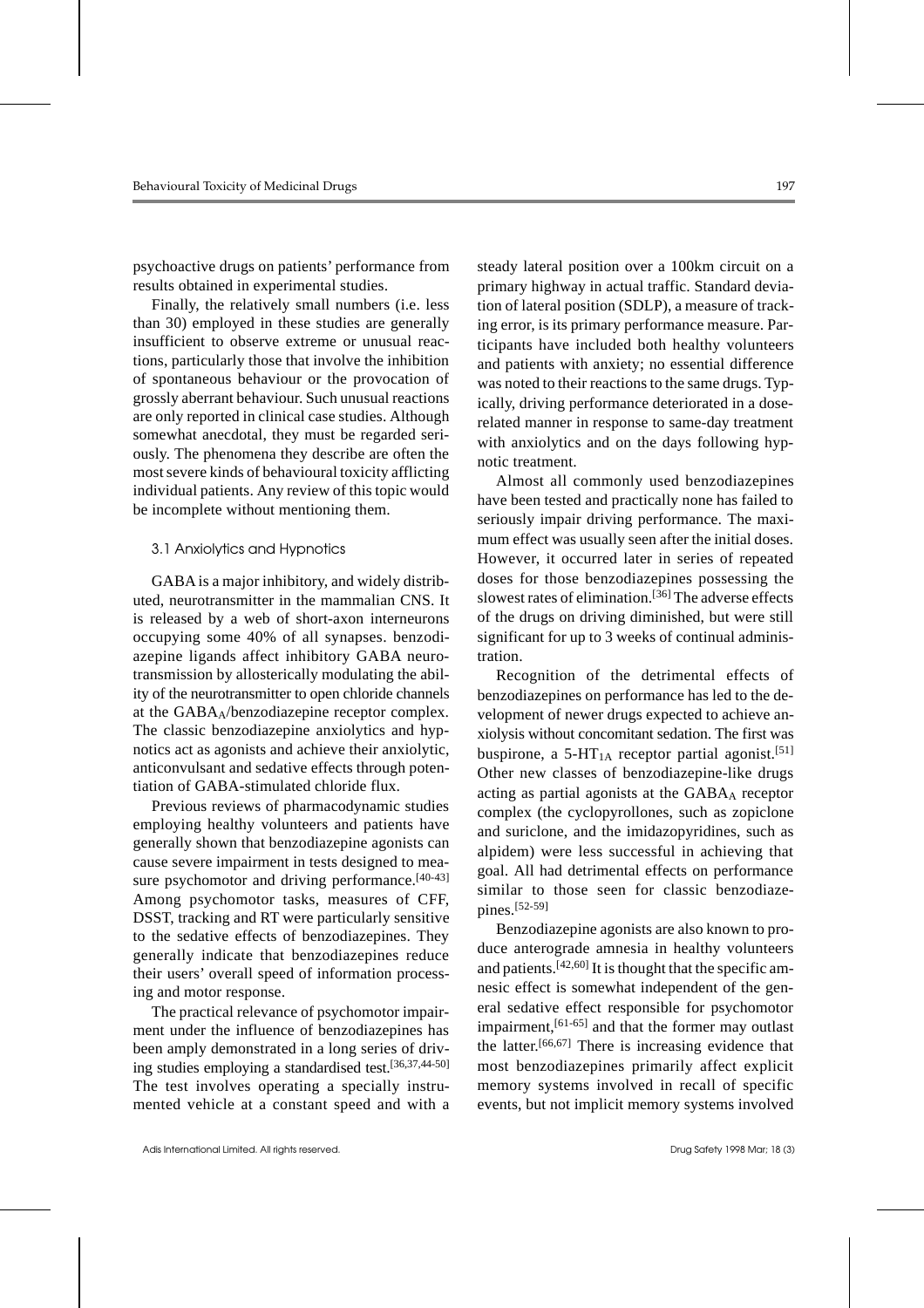in knowledge of language, procedures and motor skills that do not require deliberate recollection.[68-72]

The practical implication of this specific amnesic effect of benzodiazepine may be best illustrated by a number of case reports reviewed by Woods et al.[42] All patients experienced transient anterograde amnesia after taking initial doses of midazolam or triazolam. They were perfectly capable of routinely performing their daily, occupational activities while in this state, but they were completely unable to recall any events occurring for up to 24 hours after ingesting the medication.

Other reports have related how, in anxious but otherwise healthy individuals, benzodiazepines impaired cognitive functions to degrees commonly observed in patients with dementia.<sup>[73]</sup> Moreover, benzodiazepines occasionally provoked aberrant behaviour, such as hostility, and in some cases overt aggression, self-harming behaviour and mania.[74] The practical importance of these reports cannot easily be disregarded. Similar case reports were the reason for the forced withdrawal of triazolam from the market in several countries.

*In summary*, empirical studies have consistently demonstrated that behavioural toxicity occurs during benzodiazepine administration. Short-acting benzodiazepines affect psychomotor performance in the same way as long-acting benzodiazepines and do not necessarily represent an advantage in avoiding behavioural impairment. Clearly, residual impairment is less persistent for single doses of short-acting benzodiazepines, but this may be irrelevant to patients who receive multiple doses of short acting benzodiazepine anxiolytics to achieve steady-state plasma concentrations. Similarly, none of the newer benzodiazepine receptor ligands appears devoid of behavioural toxicity.

#### 3.2 Antidepressants

Most antidepressants are thought to achieve their efficacy by increasing postsynaptic concentrations of monoamines. TCAs relieve depression by inhibiting the reuptake of noradrenaline (norepinephrine) and serotonin, whereas SSRIs preferentially inhibit reuptake of serotonin. Other antidepressants, such as mianserin and mirtazapine, enhance noradrenergic release by blocking presynaptic  $\alpha_2$  adrenergic receptors, or increase monoamine release by inhibition of monoamine oxidase type A (MAO-A), as with moclobemide.

Apart from reversible inhibitors of MAO-A (RIMAs) and some SSRIs, most antidepressants possess binding affinities for postsynaptic  $\alpha_1$  adrenergic or  $H_1$  histaminergic receptors. These binding affinities are thought to play a major role in the development of sedation, causing cognitive, psychomotor and driving impairment during treatment.[39,75-78] TCAs also antagonise muscarinic acetylcholine receptors, and may cause amnesia.[79] Among the TCAs, impairment is most pronounced for the tertiary amines (e.g. clomipramine, amitriptyline, doxepin, imipramine, dothiepin) and less so for secondary amines (e.g. desipramine, nortriptyline), which posses very modest anticholinergic activity.[80]

These adverse effects are predominant, and superimposed on behavioural disturbances related to depression itself during the first weeks of treatment. Adverse effects are expected to dissipate after 2 to 4 weeks of treatment at about the same time as the therapeutic effect begins.[81-85] Most studies indicate that tolerance to the acute sedative effects of amitriptyline, mianserin, doxepin and maprotiline on psychomotor and driving performance develops in both healthy volunteers and patients within 1 to 3 weeks of treatment.<sup>[86-92]</sup> However, it is doubtful that tolerance completely abolishes the initial deficits or that new deficits fail to emerge during the course of maintenance antidepressant therapy. The persistence of certain kinds of impairment has been shown in several empirical studies with both volunteers and depressed patients.<sup>[93-97]</sup> Moreover, as discussed in section 2, epidemiological surveys have shown that patients using long term antidepressant therapy are at a relatively high risk of becoming involved in various types of accidents. Similarly, specific anticholinergic effects of antidepressants on memory functions seem resistant to tolerance.<sup>[98,99]</sup>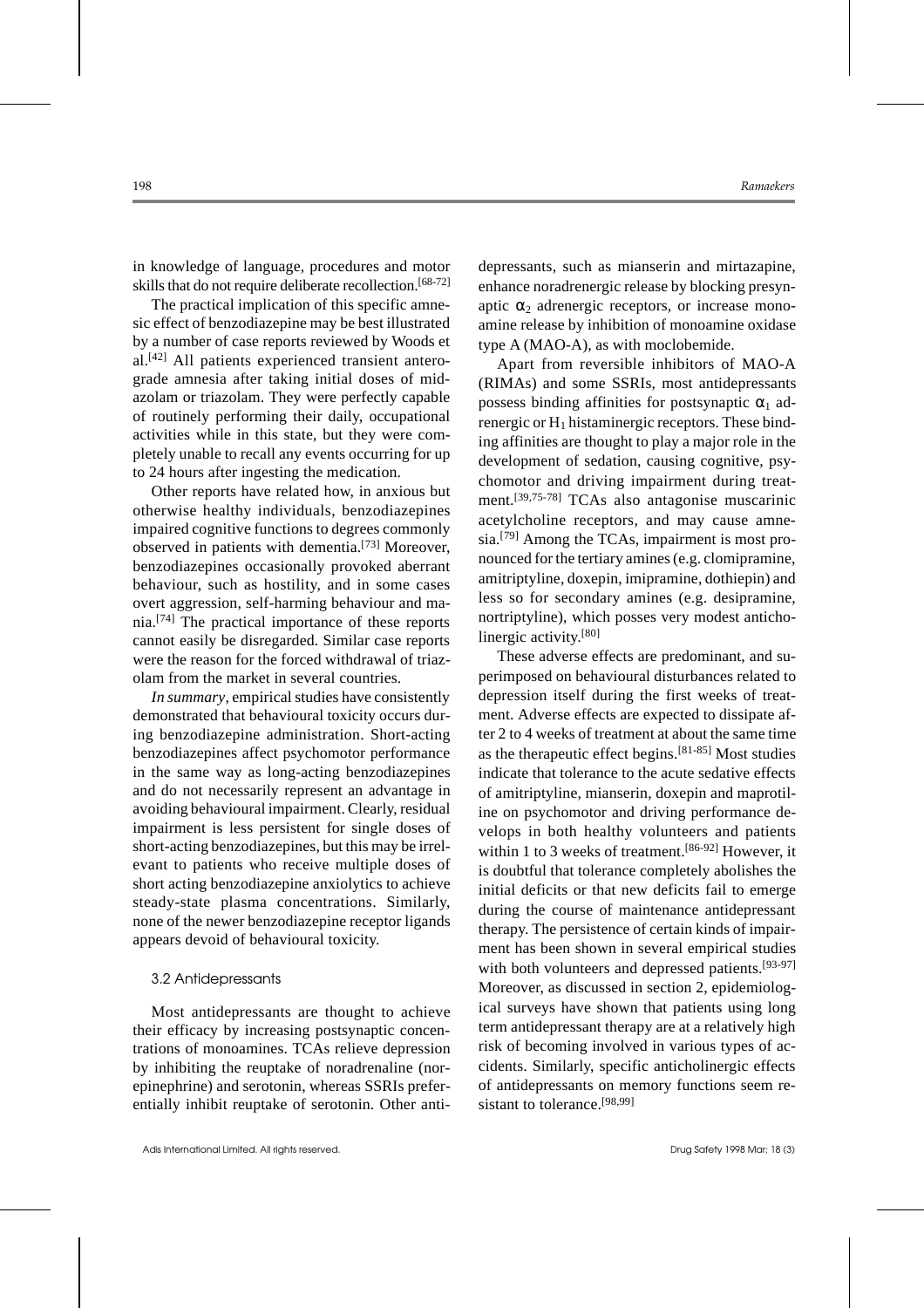The latest generation of antidepressants, such as RIMAs (e.g. moclobemide and befloxatone), SSRIs or venlafaxine, have little or no affinity for histaminergic, adrenergic or muscarinic receptors. This is the main reason why therapeutic dosages of RIMAs have never been shown to adversely affect cognitive and psychomotor function.[87,93,100-103] Generally, SSRIs have little effect on performance as well.[86,95,96,104] Mild psychomotor and memory impairment is most likely to occur for those agents possessing some affinity for muscarinic receptors, such as paroxetine and fluvoxamine,<sup>[86,90,105-109]</sup> or  $\alpha_1$  receptors, such as nefazodone.<sup>[110,111]</sup>

This is not to say that performance impairment can never occur with the more selective reuptake inhibitors that have no specific affinities for muscarinic, adrenergic or histamine receptors, as in the case of venlafaxine and fluoxetine. Volunteers' performance in actual driving and psychomotor tests remained virtually unaffected by both drugs, but their vigilance progressively decreased over 2 weeks' treatment with venlafaxine and 3 weeks' treatment with fluoxetine.[112,113] The relevance of this finding is unknown, but it cannot yet be disregarded. Plasma fluoxetine concentrations are known to accumulate over 4 to 8 weeks before steady-state is achieved.[114,115] Accumulation over time may well account for a belated emergence of adverse events.

The long term use of SSRIs has been associated with unusual adverse behavioural reactions in a number of case reports. Most of them implicate fluoxetine for the simple reason that it is the most widely prescribed. Anxiety, insomnia and agitation have been most frequently reported, [116-121] sometimes in combination with confusion and amne $sia$ ,  $[122-125]$  in patients taking fluoxetine. Inhibitory reactions, such as apathy, indifference and loss of initiative have been reported in patients taking either fluoxetine or fluvoxamine.<sup>[124]</sup> In one case, a 60-year-old woman retired as a piano teacher when she failed to learn piano pieces and a foreign language in preparation for a trip. Withdrawal of fluoxetine resulted in the resumption of her career as a piano teacher, along with learning the lan-

ally returned on rechallenge. *In summary*, empirical data consistently demonstrate that most antidepressants impair psychomotor or memory function and diminish their users' driving performance as measured in a standard driving test. Impairment is most pronounced for antidepressants possessing multiple antagonistic affinities for histaminergic, adrenergic and muscarinic receptors, such as the TCAs, which generally produce a higher level of sedation than antidepressants that have selective affinity for serotonin and noradrenaline transporters. However, even in the absence of sedation, behavioural toxicity can still occur with the more selective drugs, as shown by their effects on vigilance and the adverse motivational and emotional reactions noted in case reports.

## 3.3 Antipsychotics

Phenothiazines, such as thioridazine and chlorpromazine were the first dopamine  $D_2$  receptor antagonists used in the treatment of schizophrenia. Most produce profound sedation by blocking dopaminergic neurotransmission required to sustain arousal. Additional blockade of histaminergic, anticholinergic and adrenergic neurotransmission further contributes to the sedative potential of phenothiazines and results in a high prevalence of concentration difficulties, fatigue and daytime sleepiness among users.[129] Studies examining the effects of phenothiazines on psychomotor performance are rare, but those that have been conducted confirm the expected detrimental effects on psychomotor performance and wakefulness.[130-134]

Since their introduction in the 1950s, these drugs have largely been replaced by more selective and potent dopaminergic drugs such as haloperidol. Like any dopaminergic receptor antagonists, haloperidol produces sedation, which is responsible for psychomotor impairment observed in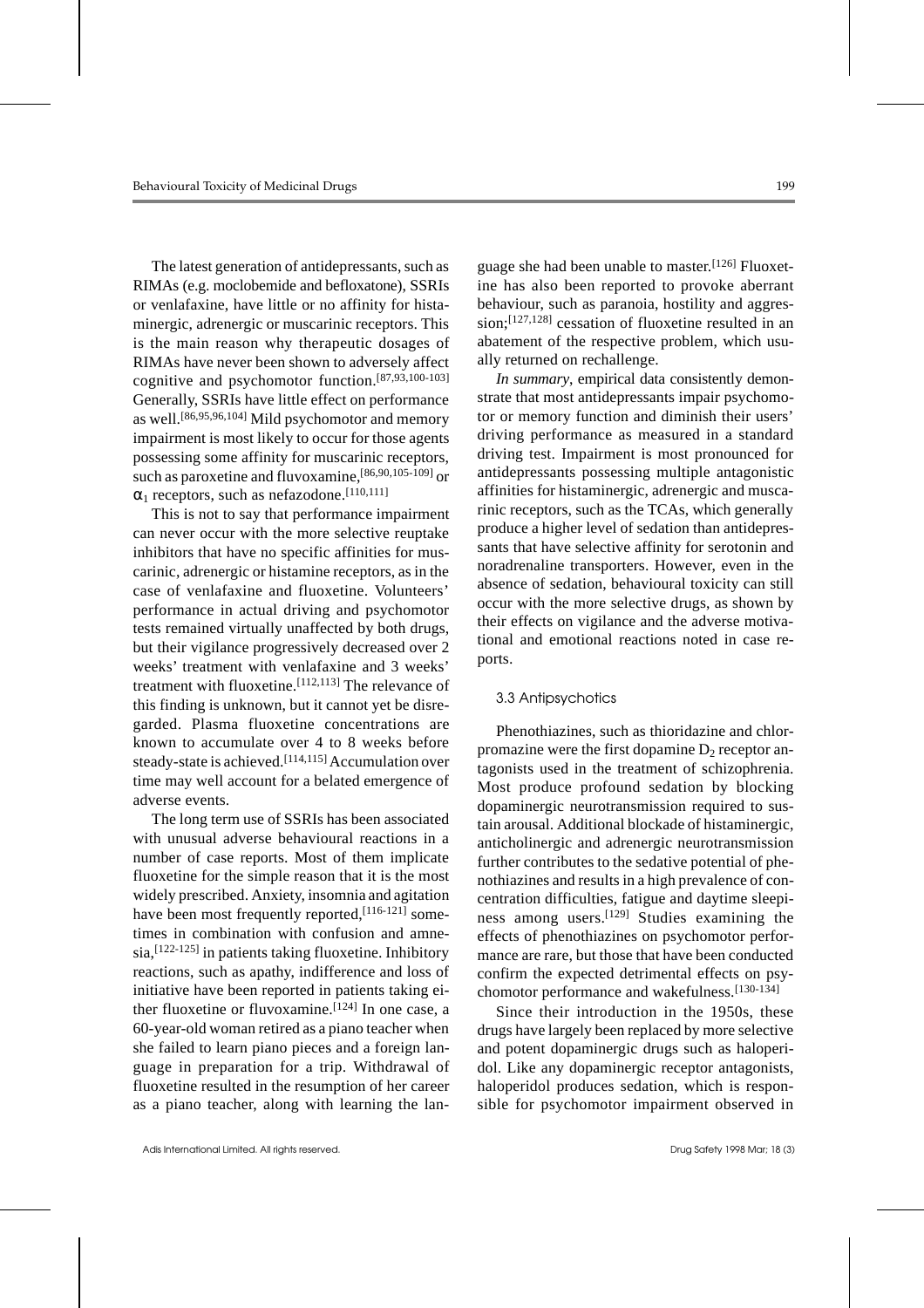empirical studies employing patients or healthy volunteers.[133] Nevertheless, selective dopaminergic antipsychotics cause less profound sedation, and are less capable of affecting a variety of mental functions and dependent behaviours, compared with antipsychotics that also block postsynaptic receptors within other monoamine systems. This was repeatedly demonstrated for the substituted benzamides, which selectively block dopaminergic neurotransmission at  $D_2/D_3$  receptors. The first of its kind, sulpiride, only produced minimal psychomotor and cognitive impairment in conventional tests.[130,135,136] Therapeutic dosages of its successors, remoxipride and amisulpride, consistently impaired psychomotor performance in healthy volunteers, but generally less so than subtherapeutic dosages of chlorpromazine or haloperidol.<sup>[137-142]</sup>

Reappraisal of clozapine treatment, has led to the development of a new generation of comparable antipsychotics that, besides affinity for dopaminergic receptors, possess multiple mechanisms of action. Clozapine, risperidone, olanzapine and quetiapine (seroquel) are potent antagonists of 5-  $HT_{2A}$ , H<sub>1</sub> and  $\alpha_1$  receptors, and, in the case of clozapine and olanzapine, muscarinic acetylcholine receptors as well. Sertindole was shown to possess strong antagonistic activity at  $\alpha_1$  receptors.[143-145] None of these antipsychotics has been properly investigated in studies designed to reveal effects on psychomotor and cognitive function, although in theory, all of them should produce deficits in performance similar to those observed with the earlier phenothiazines. Clozapine, for example, was shown to cause EEG changes indicative of sedation.[146] Another indication came from a multicentre clinical trial evaluating the effectiveness of 5 dosages (1, 4, 8, 12 and 16 mg/day for 8 weeks) of risperidone in over 1300 patients.[147] At the lowest dose, 23.5 to 28.8% of the patients complained of concentration difficulties, increased fatigue and sedation, while 19% complained of memory problems. At the highest dose, these percentages rose to 42 to 48% and 34% respectively.

Antipsychotics may also induce additional inhibitory behavioural reactions, such as indifference, and diminished concentration, affect and motivation, by blocking central  $D_2$  receptors.<sup>[148,149]</sup> These psychological adverse effects, nowadays referred to as neuroleptic-induced deficit syndrome  $(NIDS)$ ,  $[150]$  are among the most neglected in patients with schizophrenia, because of their similarity to the negative symptoms of the disorder. As a consequence, the former may easily be mistaken for the latter and go undetected. This apparently confounding situation contributes to the currently growing belief that the principal action of antipsychotics may be best studied in healthy volunteers.[151] The latter do not experience negative symptoms and may thus serve as a better sample to establish the existence of NIDS.

To date, only one group of investigators $[142]$  has followed this approach. They treated 17 volunteers for 5 days with haloperidol 4 mg/day, amisulpride 50 or 400 mg/day, or placebo, in order to investigate the effects of the drugs on, among other things, affective function. This was assessed using the Positive and Negative Symptom Scale (PANSS) and Naber's Subjective Well-Being under Neuroleptics (SWN) scale. Haloperidol, but not amisulpride, significantly elevated ratings of negative symptoms and general psychopathology on the PANSS, and reduced feelings of well-being on the SWN scale. Since both haloperidol and amisulpride are selective  $D_2$  receptors antagonists, the absence of negative symptoms during amisulpride treatment was remarkable. It may be explained by evidence suggesting that amisulpride preferably attaches to receptors in the limbic system, rather than the striatal system, whereas haloperidol does not discriminate between regional subpopulations of dopamine receptors.[152,153]

*In summary*, empirical studies have demonstrated the ability of antipsychotic drugs to produce profound sedation and disrupt psychomotor and cognitive function through blockade of central dopaminergic receptors. The adverse effects of these agents on performance may further increase if neurotransmission within other monoamine or cholinergic systems is simultaneously blocked. Other dopaminergically regulated adverse reac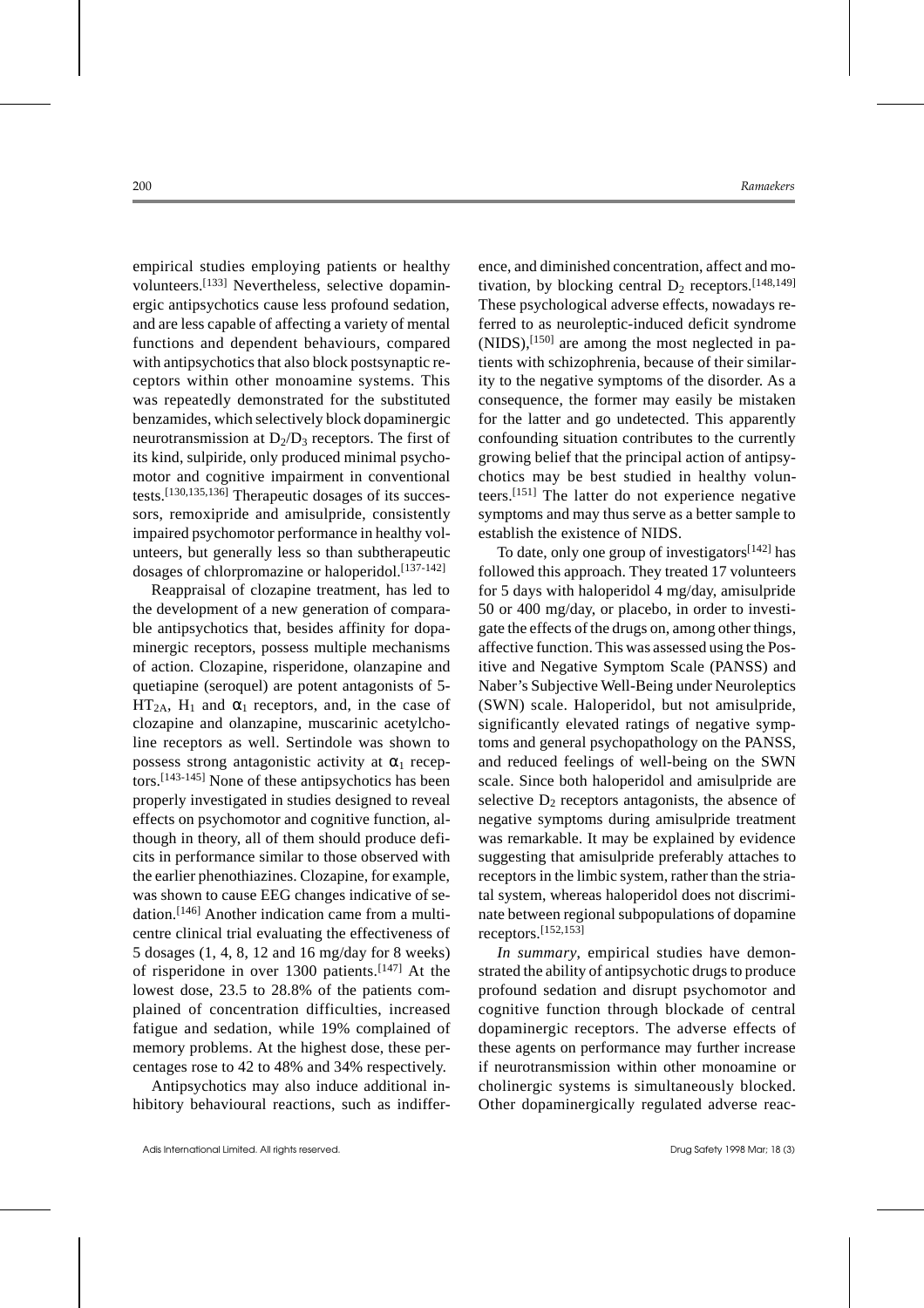tions, such as psychological disturbances, may additionally diminish a patient's ability or motivation to initiate behaviour. These adverse reactions seem least likely to occur during treatment with the substituted benzamides, although comparative data are currently rather limited.

# 3.4 Antihistamines

Histamine is another neurotransmitter responsible for the maintenance of waking arousal. Firstgeneration antihistamines, such as diphenhydramine, triprolidine, clemastine or chlorpheniramine, are strong antagonists of muscarinic and  $H_1$ receptors. All first-generation antihistamines induce somnolence and have repeatedly been shown to diminish cognitive, psychomotor and driving performance in healthy volunteers.[35,76,154] Impairment might be of even greater clinical significance in patients when the allergic disorder *per se* adversely affects CNS function, as suggested by studies in which a reduced learning ability of children and young adults with allergic rhinitis was exacerbated by diphenhydramine.[155,156]

Second-generation antihistamines are less lipophilic and cross the blood-brain barrier more slowly than their predecessors. Their impairing properties have been extensively assessed using the standardised actual driving test described in section 3, usually after both single and repeated doses of up to 4 times those currently recommended.[35,157] Results of these studies show that the extent to which these antihistamines cause sedation varies with the drug, its dosage and the duration of therapy. Several agents (acrivastine, cetirizine and mizolastine) mildly affected driving performance when given at therapeutic doses. Others (ebastine, fexofenadine, loratadine and terfenadine) did not have significant effects after being taken in recommended doses, but had measurable effects after doses that were twice as high. Mild impairment is sometimes overcome by coadministering the sympathomimetic decongestant pseudephedrine,  $[35,158]$  but the combination may also be associated with a higher frequency of subjective adverse effects, such as insomnia and other symptoms of CNS stimulation.[76]

Interestingly, nocturnal doses of chlorpheniramine have failed to affect actual driving performance when assessed the next morning.<sup>[159]</sup> This result is somewhat surprising, given the fact that the drug possesses an elimination half-life (>24 hours) long enough to sustain its pharmacological activity for a considerable period over the day. Similarly, as noted before, Ray et al.<sup>[9]</sup> found no association between the use of antihistamines to promote sleep (half-lives ≤13 hours) and the risk of hip fracture in elderly patients in their epidemiological survey. A possible explanation for this discrepancy may come from another study examining the effects of sleep on performance of volunteers previously treated with diphenhydramine.<sup>[160]</sup> Performance was initially impaired, but this resolved after a 60-minute sleep.

These results suggest that antihistamines specifically activate sleep mechanisms, which in turn may be reversed by a period of sleep. The mechanism by which this occurs is still largely unknown, but might be mediated by restoring the balance between histamine release and synthesis. Histamine is synthesised in cell bodies located in the posterior hypothalamus, and transported to axon terminals throughout the cerebral cortex and limbic system.[161] Transmitter release without reuptake is more or less constant during the waking period, but ceases abruptly with the onset of slow-wave sleep. Synthesis continues unabated and may even be greater during sleep. Thus, histamine availability at postsynaptic  $H_1$  receptors may be greatest shortly after awakening. In that case, antihistamines would be less likely to block histaminergic transmission at this time than others.

*In summary*, it can be concluded from empirical studies that second-generation antihistamines possess a major advantage over first-generation agents in that they produce considerably less behavioural toxicity. The differences between the different second-generation antihistamines should not be exaggerated, but cannot be ignored. Regulatory authorities from Europe and the US have recognised these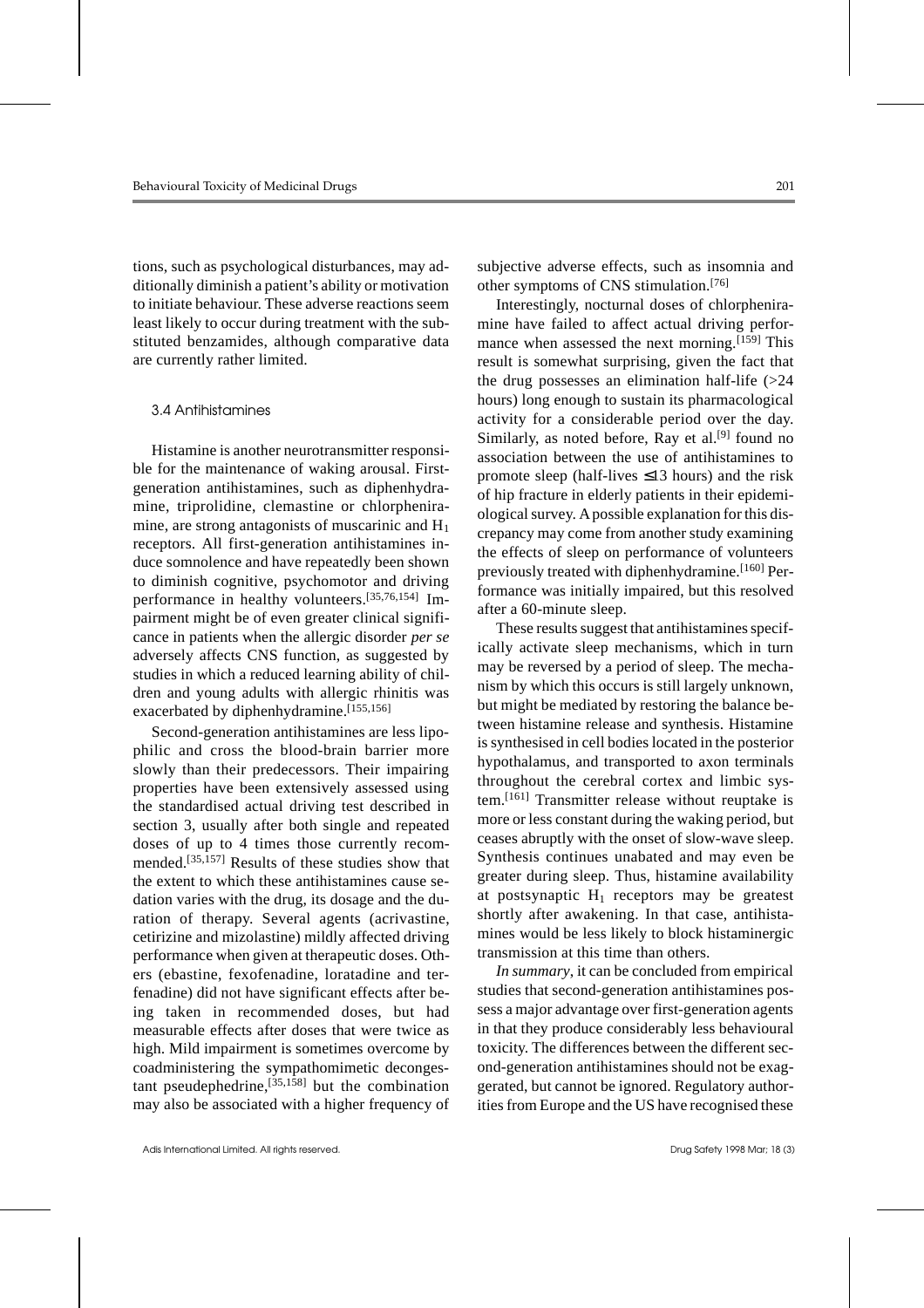differences and produced appropriate warnings for some of the second-generation antihistamines.

3.5 Other Drugs

Other classes of drugs are known to cause adverse behavioural reactions in individual cases. It is generally accepted that β-blockers can cause depression and that common adverse events such as fatigue, somnolence and dizziness diminish patients' quality of life.<sup>[162,163]</sup> Anticholinergic agents, opioids, NSAIDS, other antihypertensives and H2 antagonists have all been implicated in disturbances of consciousness and changes in cognition that are indicative of drug-induced delirium or dementia.[73,164] Manic reactions have been associated with antiparkinsonian agents, antimalarials and sympathomimetics.[165]

# **4. Management and Avoidance**

Any solution to the problem of behavioural toxicity should start with recognising the fact that some drugs place patients at risk during normal day-to-day activities or limit their social and cognitive functioning in an unacceptable manner. Much of the epidemiological or empirical evidence cited in this review has contributed to the growing awareness of this problem among physicians. In particular, inappropriate drug prescription in the elderly has received considerable attention from experts in fields of geriatrics and pharmacology. Beers et al.<sup>[166]</sup> have explicitly identified individual drugs (e.g. diazepam, flurazepam, chlordiazepoxide, amitriptyline, dextropropoxyphene) that should be totally avoided in the elderly because of their detrimental effects on behaviour.

Today, Beers et al.'s list<sup>[166]</sup> is widely accepted and was recently used to estimate the amount of inappropriate drug prescribing for elderly individuals living in the US in  $1987$ .<sup>[167]</sup> Among the study population, 23.5% received at least one of the drugs considered inappropriate; benzodiazepines (long term) and amitriptyline were among the most commonly prescribed of the contraindicated drugs. These findings may not be totally relevant to the situation in 1998, since overall patterns of drug prescription are different today. Nevertheless, there is also little reason to assume that physicians are currently more aware of the impairing properties of any of the alternative, more recently developed, drugs.

To be maximally effective, lists of contraindicated drugs require regular updating to incorporate recently published material, particularly empirical studies that identify problematic drugs before they become widely available. It is of crucial importance, therefore, for drug manufacturers to conduct research to determine whether the drugs they advance through the registration process are in any way behaviourally toxic, and for drug regulators to ensure that physicians are properly informed of its results. Physicians should subsequently consider alternative treatments in the light of this research, or try to minimise behavioural toxicity when no alternative is available. The following recommendations may be helpful to achieve that goal.

1. Minimise the number of drugs prescribed to reduce the chances of behavioural toxicity. Various studies have shown that it is common for elderly patients to take 7 or 8 prescription drugs daily.<sup>[168]</sup> Obviously, these patients are at increased risk of experiencing adverse drug reactions. Unfortunately, it is not as common for geriatric polypharmacy to be carefully monitored. The consequences can be severe, as illustrated by Larson et al.,  $[169]$ who identified 35 patients with drug-induced cognitive impairment among 308 outpatients evaluated for suspected dementia; 27 were taking one drug known to cause cognitive impairment and the others were taking 2 or 3 such drugs. Benzodiazepines were implicated in nearly half of these patients, with antihypertensives and major tranquillisers as the other main offenders. The number of different drugs prescribed was a major risk factor in those experiencing drug-induced cognitive impairment. In all patients, cognition improved when these drugs were withdrawn.

2. Determine the likelihood of a pharmacokinetic interaction between drugs if polypharmacy cannot be totally avoided, and adjust treatment accordingly. An increasing body of evidence has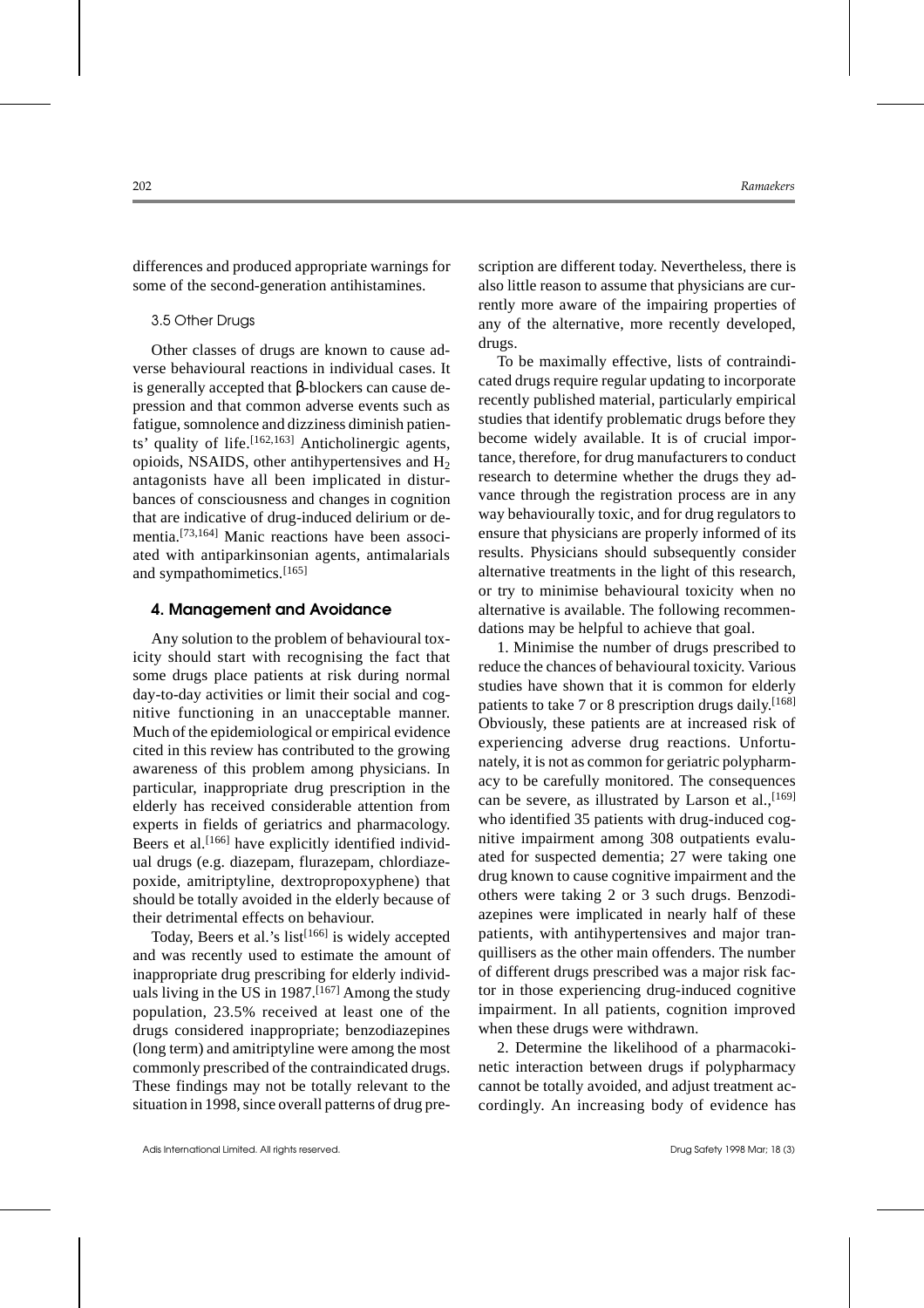shown that drugs inhibiting catabolic enzymes of the cytochrome P450 (CYP) system cause elevated plasma concentrations of any concurrently administered drug that depends on the same enzyme for oxidation.[170] For example, SSRIs are inhibitors of CYP2D6 and CYP3A4 and have the potential to cause clinically important interactions with substrates of these particular isozymes (e.g. TCAs, benzodiazepines, antipsychotics, β-blockers and opioids). Moclobemide is a potent inhibitor of CYP2C19, implicated in the demethylation of diazepam and the hydroxylation of its metabolite, nordiazepam. The practical implications of such interactions have recently been demonstrated in a number of empirical studies. Combination of fluoxetine or nefazodone with alprazolam resulted in accumulation of the latter in plasma and progressive psychomotor impairment in healthy volunteers.[171,172] In a group of depressed outpatients treated for 6 weeks with fluoxetine or moclobemide, driving performance deteriorated in those who were concurrently receiving a benzodiazepine metabolised by a CYP isozyme that would be inhibited by their respective antidepressant.<sup>[38]</sup>

3. Behavioural impairment may be minimised when drugs are administered in nocturnal doses. Sedating anxiolytics have to be taken in divided daily doses, but other psychoactive drugs do not. Residual effects of sedative antidepressants and antihistamines might be reduced or avoided when administered in nocturnal doses. Several studies[93,112,173-175] have shown that daytime driving or psychomotor performance during medium term treatment with nocturnal doses of amitriptyline, dothiepin, mianserin and mirtazapine were was virtually indistinguishable from that during placebo treatment. Similarly, nocturnal administration of the antihistamine chlorpheniramine to healthy volunteers did not impair their driving performance when tested the next morning.<sup>[159]</sup>

4. Adjust the recommended dosage regimen to a patient's individual response to the drug in order to minimise the possibility of behavioural toxicity. In particular, the elderly are more vulnerable to drug effects than their younger counterparts because of age-related decrements in metabolic, psychomotor and cognitive function.[73,176] Short periodic evaluations of the latter, before and during treatment, are helpful in establishing and verifying the choice of dosage. If the means of objective assessment are not available, much valuable information can be gained from a patient's subjective experience, or from observations by persons in close contact with the patient.

5. Educate patients on the potential risks of the drugs they receive. Prescription of potentially impairing drugs should be avoided when possible. When impossible, as in the absence of a viable alternative, the patient should receive an appropriate warning from the prescribing physician concerning the possible detrimental effect of the drug on normal daily performance at work, on the road or at home. The patient should be instructed to avoid driving a car or to operate hazardous machinery, in general, and always restrain from these activities whenever he or she feels unusually sleepy, dizzy, lethargic or otherwise 'not themselves'. The benefit of educating potential users was shown by a group of investigators $[177]$  who reported the absence of a significant association between psychoactive drug use and work-related accidents in 1989 to 1990 among employees of the Utah Bacchus work facility of Hercules Aerospace in the US. This study was undertaken to confirm the effectiveness of a medication self-reporting programme that was introduced by the plant's management in 1987. Because of the recognised high cost of human errors in this workplace, a list of commonly used, potentially impairing over-the-counter and prescription drugs was compiled and distributed to the workers. They were advised to use less-impairing alternatives. If they had to use impairing drugs because of a lack of better alternatives, the workers were assigned to less hazardous duties. These workers were not only protected from risks associated with the use of impairing drugs, they were also better informed than most about the existence of those risks.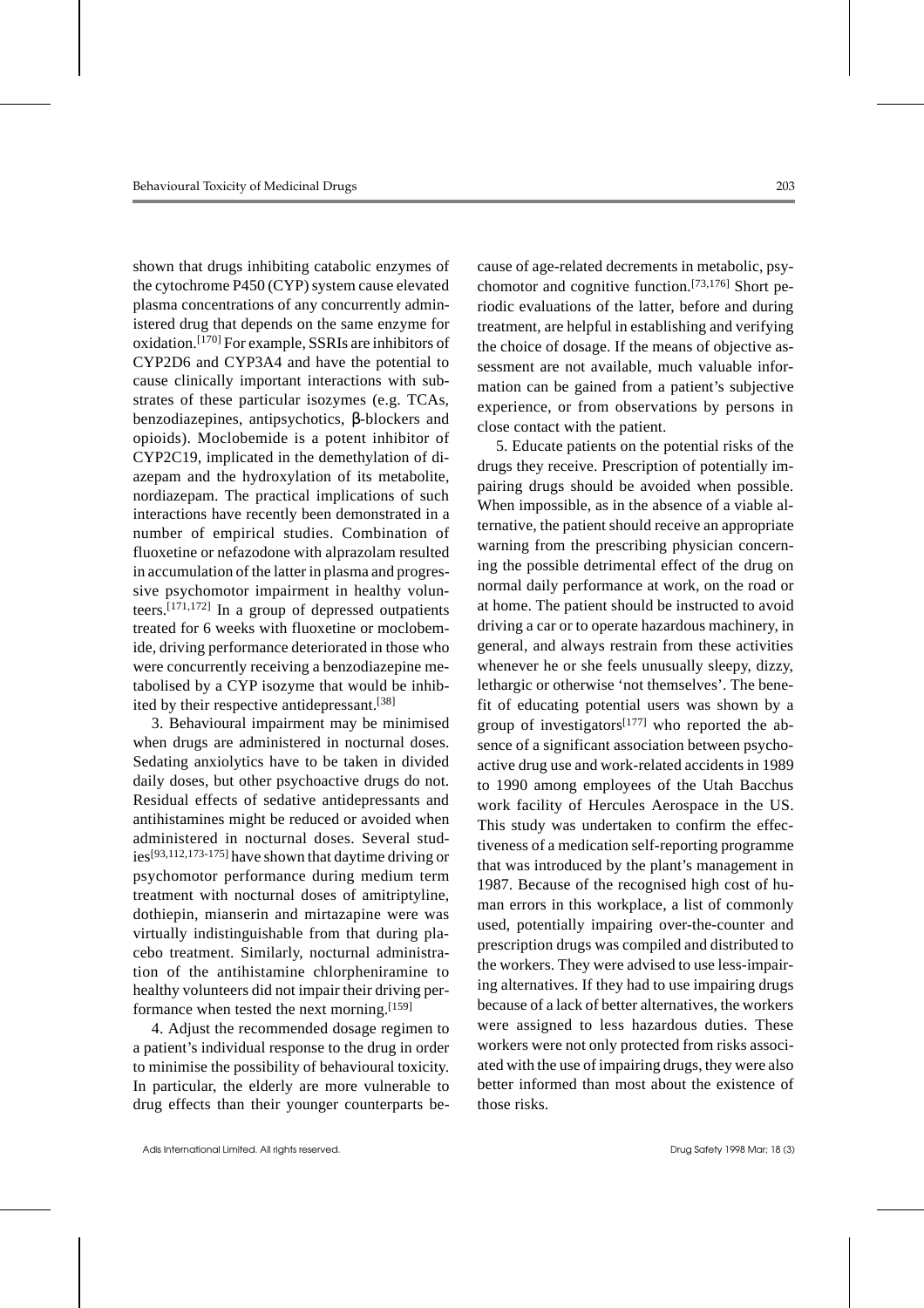# **5. Conclusion**

Behavioural toxicity is relatively common among medicinal drug users. Results of epidemiological and empirical research converge on the fact that drugs frequently produce adverse effects that prevent their users from performing everyday operations in an efficient or normal manner. As a consequence, they are at higher risk of becoming involved in accidents, which in turn may lead to injuries and, even worse, death.

Unfortunately, behavioural toxicity often goes unnoticed by users themselves and their prescribing physician. Clearly, more effort from regulatory authorities is needed to increase patients' and physicians' awareness of the detrimental drug effects on behaviour in general, and of differences between the effects of different drugs and dosages. Much of this information can be gained from experimental literature comparing individual drugs' effects on performance. However, this is presently incomplete, since most research conducted until now pertained to psychiatric drugs. Other drug classes have not yet been properly investigated, although many are suspected or known to decrease a patient's quality of life.

In the interest of the patients, it should be the responsibility of drug manufacturers and regulators to always identify the potential of a drug to produce adverse effects that can be considered behaviourally toxic.

## **Acknowledgements**

The author wishes to thank Professor J.F. O'Hanlon and Professor J. Jolles for reviewing the manuscript.

#### **References**

- 1. Snyder SH. Madness and the brain. New York: McGraw-Hill, 1975
- 2. Jaffe JH. Drug addiction and drug abuse. In: Goodman Gilman A, Wall TW, Nies AS, et al., editors. The pharmacological basis of therapeutics. New York: Pergamon Press, 1990: 522–73
- 3. Linnoila M, Guthrie S, Lister R. Mechanisms of drug-induced impairment of driving. In: O'Hanlon JF, De Gier H, editors. Drugs and driving. London: Taylor and Francis, 1986: 29-50
- 4. Cole JO. Behavioral toxicity. In: Uhr L, Miller JG, editors. Drugs and behavior. New York: John Wiley & Sons 1960: 375
- 6. Dimascio A, Shader RI. Behavioral toxicity of psychotropic drugs: I. Definition. II. Toxic effects on psychomotor functions. Conn Med 1968; 32: 617-20
- 7. Neutel CI. Risk of traffic accident injury after a prescription for a benzodiazepine. Ann Epidemiol 1995; 5: 239-44
- 8. Neutel CI, Downey W, Senft D. Medical events after a prescription for a benzodiazepine. Pharmacoepidemiol Drug Saf 1995; 4: 63-73
- 9. Ray WA, Griffin MR, Schaffner W, et al. Psychoptropic drug use and the risk of hip fracture. N Engl J Med 1987; 316: 363-9
- 10. Granek E, Baker SP, Abbey H, et al. Medications and diagnoses in relation to falls in a long-term care facility. J Am Geriatr Soc 1987; 35: 503-11
- 11. Ray WA, Griffin MR, Malcolm E. Cyclic antidepressants and the risk of hip fracture. Arch Intern Med 1991; 151: 754-6
- 12. Ryynänen OP, Kivelä SL, Honkanen R, et al. Medications and chronic diseases as risk factors for falling injuries in the elderly. Scand J Soc Med 1993; 21: 264-71
- 13. Lichtenstein ML, Griffin MR, Cornell JE, et al. Risk factors for hip fractures occurring in the hospital. Am J Epidemiol 1994: 140: 830-8
- 14. Cumming RG, Klineberg RJ. Psychotropics, thiazide diuretics and hip fractures in the elderly. Med J Aust 1993; 158: 414-7
- 15. Shorr RI, Griffin MR, Daugherty JR, et al. Opioid analgesics and the risk of hip fracture in the elderly: codeine and propoxyphene. J Gerontol 1991; 47: 111-5
- 16. Leveille SG, Buchner DM, Koepsell TD, et al. Psychoactive medications and injurious motor vehicle collisions involving older drivers. Epidemiology 1994; 5: 591-8
- 17. Koepsell TD, Wolf ME, McClosky L, et al. Medical conditions and motor vehicle collision injuries in older adults. J Am Geriatr Soc 1994; 42: 695-700
- 18. Gilmore TM, Alexander BH, Mueller BA, et al. Occupational injuries and medication use. Am J Ind Med 1996; 39: 234-9
- 19. Cumming RG, Miller JP, Kelsey JL, et al. Medications and multiple falls in elderly people: The St Louis OASIS study. Age Ageing 1991; 20: 455-461
- 20. Govaarts JJGM, Nooren FPBM, Smeekens PFJ, et al. Benzodiazepines en bedrijfsongevallen. Tijdschr Sociale Gezondheidswetenschappen 1989; 67: 131-3
- 21. Malmivaara A, Heliövaara M, Knekt P, et al. Risk factors for injurious falls leading to hospitalization or death in a Cohort of 19500 adults. Am J Epidemiol 1993; 138: 384-94
- 22. Lord SR, Anstey KJ, Williams P, et al. Psychoactive medication use, sensori-motor function and falls in older women. Br J Clin Pharmacol 1995; 39: 227-34
- 23. Ruthazer R, Lewis AL. Antidepressants and falls among elderly people in long-term care. Am J Public Health 1993; 83: 746-9
- 24. Maxwell CJ, Neutel I, Hirdes JP. A prospective study of falls after benzodiazepine use: a comparison of new and repeat use. Pharmacoepidemiol Drug Saf 1997; 6: 27-35
- 25. Ray WA, Fought RL, Decker MD. Psychoactive drugs and the risk of injurious motor vehicle crashes in elderly drivers. Am J Epidemiol 1992; 136: 873-83
- 26. Oster G, Russel MW, Huse DM, et al. Accident- and injury-related health care utilization among benzodiazepine users and nonusers. J Clin Psychiatry 1987; 48 Suppl.: 17-21
- 27. Oster G, Huse DM, Adams SF, et al. Benzodiazepine tranquilizers and the risk of accidental injury. Am J Public Health 1990; 80: 1467-70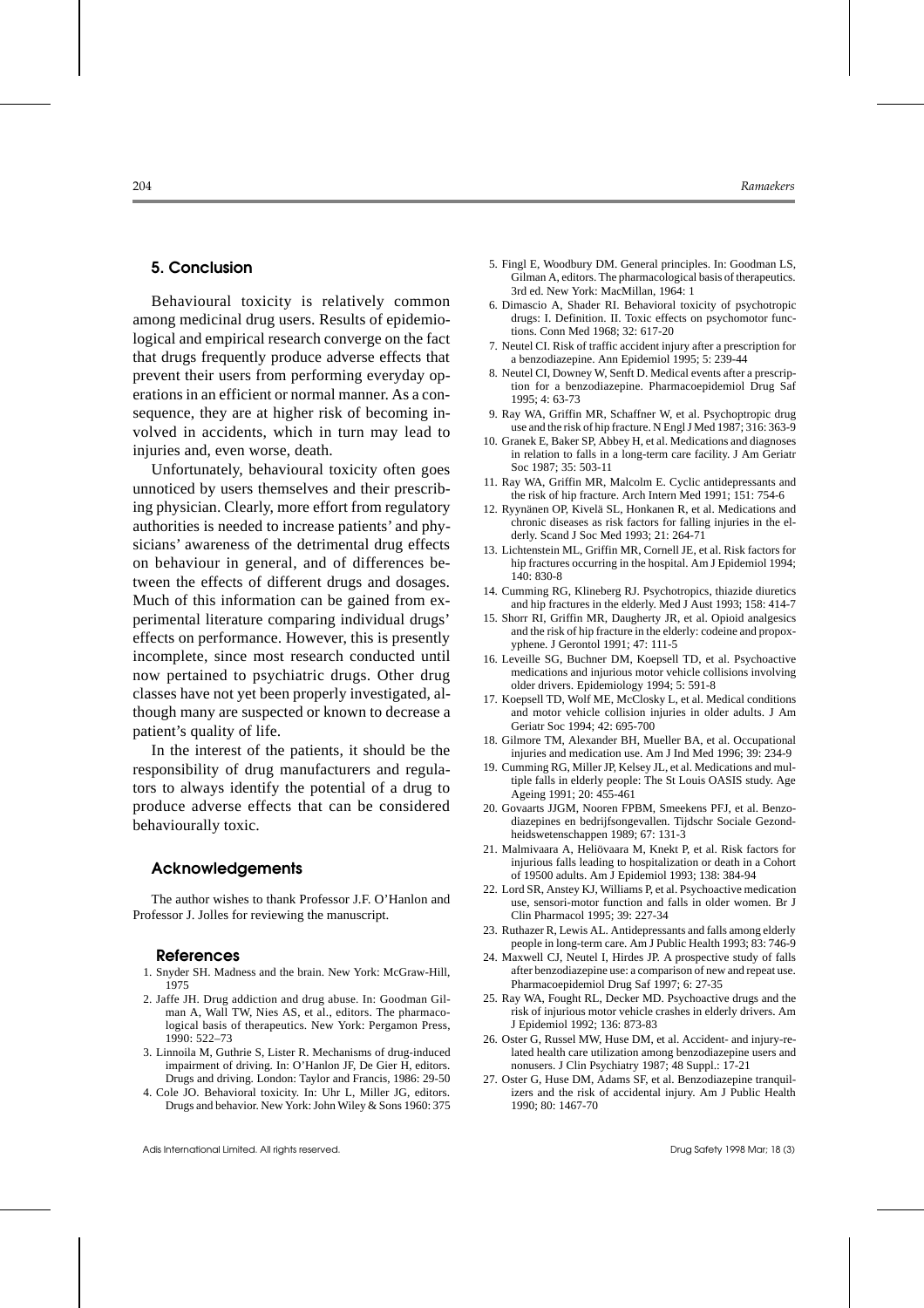- 28. Currie D, Hashemi K, Fothergill J, et al. The use of anti-depressants and benzodiazepines in the perpetrators and victims of accidents. Occup Med 1995; 45: 323-5
- 29. Tinetti ME, Speechley M, Ginter SF. Risk factors for falls among elderly living in the community. N Engl J Med 1988; 319: 1701-7
- 30. Blake AJ, Morgan K, Bendall MJ, et al. Falls by elderly people at home: Prevalence and associated factors. Age Aging 1988;  $17.365 - 72$
- 31. Campbell AJ, Borrie MJ, Spears GF. Risk factors for falls in a community-based prospective study of people 70 years and older. J Gerontol 1989; 44: M112-117
- 32. Campbell AJ, Borrie MJ, Spears GF, et al. Circumstances and consequences of falls experienced by a community population 70 years and over during a prospective study. Age Aging 1990; 19: 136-41
- 33. Cwikel J. Falls among elderly people living at home: medical and social factors in a national sample. Isr J Med Sci 1992; 28: 446-53
- 34. Sheahan SL, Coons SJ, Robbins CA, et al. Psychoactive medication, alcohol use, and falls among older adults. J Behav Med 1995; 18: 127-39
- 35. O'Hanlon JF, Ramaekers JG. Antihistamine effects on actual driving performance in a standard test: a summary of Dutch experience, 1989-1994. Allergy 1995; 50: 234-42
- 36. Van Laar MW, Volkerts ER, Van Willigenburg APP. Therapeutic effects and effects on actual driving performance of chronically administered buspirone and diazepam in anxious outpatients. J Clin Psychopharmacol 1992; 12: 86-95
- 37. O'Hanlon JF, Vermeeren A, Uiterwijk MMC, et al. Anxiolytics' effects on the actual driving performance of patients and healthy volunteers in a standardized test. Neuropsychobiology 1995; 31: 81-8
- 38. Ramaekers JG, Ansseau M, Muntjewerff ND, et al. Considering the P450 cytochrome system as determining the effects of antidepressants and benzodiazepines on the actual driving performance of outpatients suffering from major depression. Int Clin Psychopharmacol 1997; 12: 159-69
- 39. Freeman HL, O'Hanlon JF. Acute and subacute effects of antidepressants on performance. J Drug Dev Clin Pract 1995; 7: 7-20
- 40. Saletu B, Pekesch G. Recent advances in clinical pharmacology of benzodiazepines part II: pharmacodynamics. Hum Psychopharmacol 1987; 2: 61-84
- 41. Koelega HS. Benzodiazepines and vigilance performance: a review. Psychopharmacology 1989; 98: 145-56
- 42. Woods JH, Katz JL, Winger G. Benzodiazepines: use, abuse, and consequences. Pharmacol Rev 1992; 44: 151-347
- 43. O'Hanlon JF, Haak TW, Blaauw GJ, et al. Diazepam impairs lateral position control in highway driving. Science 1982; 217: 79-81
- 44. O'Hanlon JF, Brookhuis KA, Louwerens JW, et al. Performance testing as part of drug registration. In: JF O'Hanlon, JJ De Gier, editors. Drugs and driving. London: Taylor and Francis, 1986: 311-30
- 45. O'Hanlon JF. Driving performance under the influence of drugs: rationale for, and application of, a new test. Br J Clin Pharmacol 1984; 18: 121s-9s
- 46. O'Hanlon JF, Volkerts ER. Hypnotics and actual driving performance. Acta Psychiatr Scand 1986; 332: s95-104
- 47. Volkerts ER, O'Hanlon JF. Hypnotics' residual effects on driving performance as determined by drug, dosage, time after administration and nights of continual use. In: JF O'Hanlon,
- 48. Brookhuis KA, Borgman AE. The effects of some anxiolytics on driving performance. TGO Tijdschrift Therapie Geneesmiddel Onderzoek 1988: 13: 228-31
- 49. Volkerts ER, Abbink F, van Laar MW, et al. Comparison of the effects of ritanserin 5 mg bid and lorazepam 1 mg tid upon actual driving performance. Technical report. Utrecht. The Netherlands Institute for Drugs and Doping Research, University of Utrecht, 1991
- 50. Volkerts ER, Van Laar MW, Van Willigenburg APP, et al. A comparative study of on the road and simulated driving performance after nocturnal treatment with lormetazepam 1mg and oxazepam 50mg. Hum Psychopharmacol 1992; 7: 297-310
- 51. O'Hanlon JF. Review of buspirone's effects on human performance and related variables. Eur Neuropsycholopharmacol 1991; 1: 489-501
- 52. Fairweather DB, Kerr JS, Hindmarch I. The effects of acute and repeated doses of zolpidem on subjective sleep, psychomotor performance and cognitive function in elderly volunteers. Eur J Clin Pharmacol 1992; 43: 597-601
- 53. Balkin TJ, O'Donnell, Wesensten N, et al. Comparison of the daytime sleep and performance effects of zolpidem versus triazolam. Psychopharmacology 1992; 107: 83-8
- 54. Allain H, Patat A, Lieury A, et al. Comparative study of the effects of zopiclone (7.5 mg), zolpidem, flunitrazepam and a placebo on nocturnal cognitive performance in healthy subjects, in relation to pharmacokinetics. Eur Psychiatry 1995;  $10: 129s - 36s$
- 55. Roehrs T, Merlotti L, Zorick F, et al. Sedative, memory, and performance effects of hynotics. Psychopharmacology 1994; 116: 130-4
- 56. Vermeeren A, O'Hanlon JF, Declerck AC, et al. Acute effects of zolpidem and flunitrazepam on sleep, memory and driving performance, compared to those of partial sleep deprivation and placebo. Acta Ther 1995; 21: 47-64
- 57. Patat A, Perault MC, Vandel B, et al. Assessment of the interaction between a partial agonist and a full agonist of benzodiazepine receptors, based on psychomotor performance and memory, in healthy volunteers. J Psychopharmacol 1995; 9: 91-101
- 58. O'Hanlon JF, Volkerts ER, Louwerens JW, et al. Zopiclone's residual effects on actual driving performance versus those of nitrazepam and flunitrazepam. Clinical Neuropharmacology 1984; 7: 620s-1s
- 59. O'Hanlon JF. Zopiclone's residual effects on psychomotor and information processing skills involved in complex tasks such as car driving: a critical review. European Psychiatry 1995; 10: 137s-44s
- 60. Curran HV. Tranquillizing memories: a review of the effects of benzodiazepines on human performance. Biol Psychol 1986; 23: 179-213
- 61. Kirk T, Roache JD, Griffiths RR. Dose response evaluations of the amnestic effects of triazolam and pentobarbital in normal subjects. J Clin Psychopharmacol 1990; 10: 160-7
- 62. Dershwitz M, Rosow CE, Dibiase PM, et al. Comparison of the sedative effects of butorphanol and midazolam. Anesthesiology 1991; 74: 717-24
- 63. Curran HV, Shifano F, Lader M. Models of memory dysfunction? A comparison of the effects of scopolamine and lorazepam on memory, psychomotor performance and mood. Psychopharmacology 1991; 103: 83-90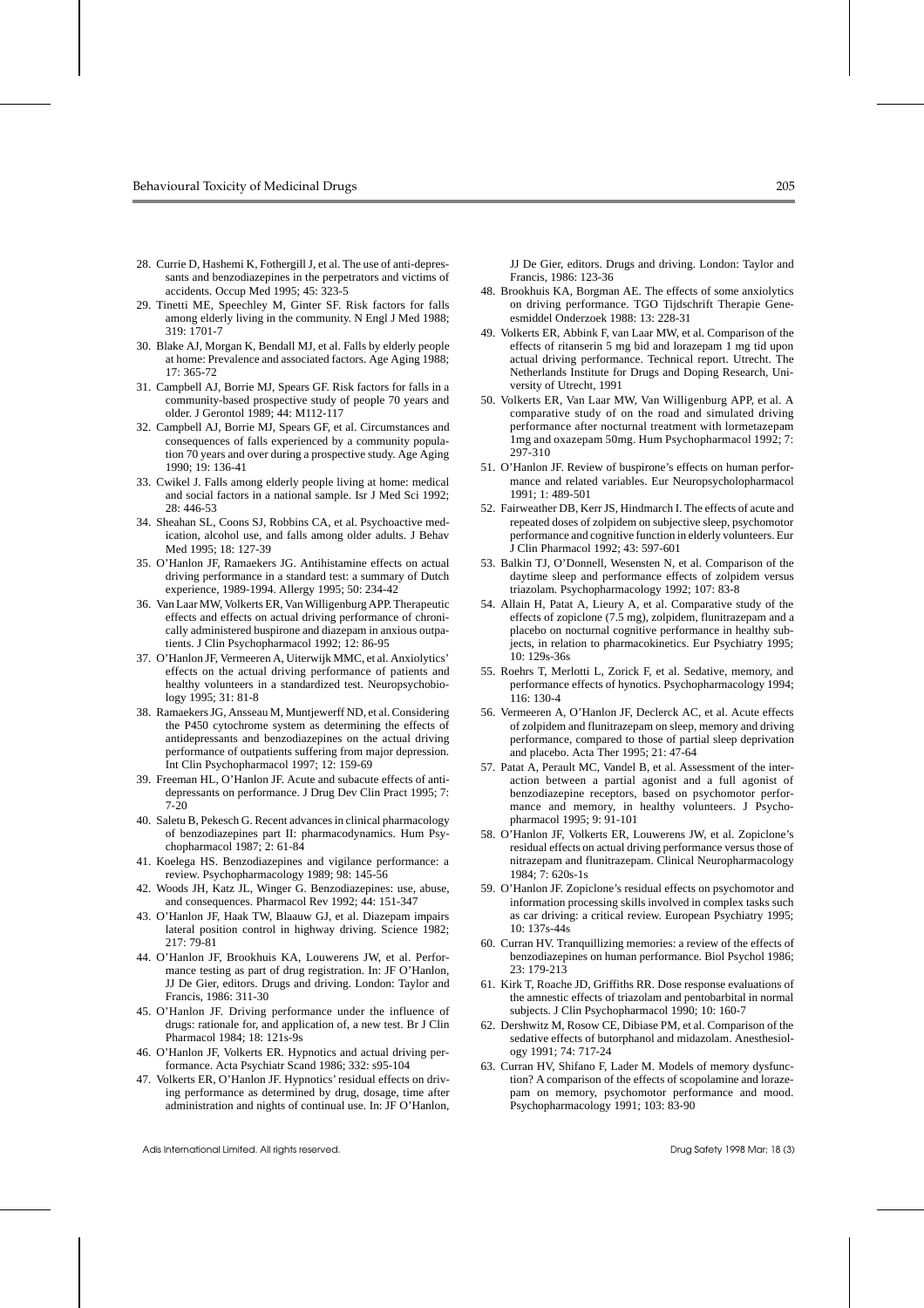- 64. Curran HV, Birch B. Differentiating the sedative, psychomotor and amnestic effects of benzodiazepines: a study with midazolam and the benzodiazepine antagonist, flumazenil. Psychopharmacology 1991; 103: 519-23
- 65. Hommer D, Weingarter H, Breier A. Dissociation of benzodiazepine-induced amnesia from sedation by flumazenil pretreatment. Psychopharmacology 1993; 112: 455-60
- 66. Pomara N, Deptula D, Medel M, et al. Effects of diazepam on recall memory: relationship to aging, dose, and duration of treatment. Psychopharmacol Bull 1989; 25: 144-8
- 67. Gorenstein C, Bernik MA, Pompeia S. Differential acute psychomotor and cognitive effects on diazepam on long-term benzodiazepine users. Int Clin Psychopharmacol 1994; 9: 145-53
- 68. Danion JM, Zimmerman MA, Willard-Schroeder D, et al. Diazepam induces a dissociation between explicit and implicit memory. Psychopharmacology 1989; 99: 238-43
- 69. Weingarter HJ, Hommer D, Lister RG, et al. Selective effects of triazolam on memory. Psychopharmacology 1992; 106: 341-5
- 70. Curran HV, Gorenstein G. Differential effects of lorazepam and oxazepam on priming. Int Clin Psychopharmacol 1993; 8: 37-42
- 71. Polster MR, McCarthy RA, O'Sullivan G, et al. Midazolam induced amnesia: implications for the implicit/explicit memory distinction. Brain Cogn 1993; 22: 244-65
- 72. Bishop KI, Curran HV, Lader M. Do scopolamine and lorazepam have dissociable effects on human memory systems? A dose response study with normal volunteers. Exp Clin Psychopharmacol 1996; 4: 292-9
- 73. Starr JM, Whalley LJ. Drug-induced dementia. Incidence, management and prevention. Drug Saf 1994; 11: 310-7
- 74. Cole JO, Kando JC. Adverse behavioral events reported in patients taking alprazolam and other benzodiazepines. J Clin Psychiatry 1993; 54: s49-61
- 75. Richelson E. Synaptic effects of antidepressants. J Clin Psychopharmacol 1996; 16: s1-9
- 76. Simons FER. H1 receptor antagonists. Comparative tolerability and safety. Drug Saf 1994; 10: 350-80
- 77. Coccaro EF, Siever LJ. Second generation antidepressants: a comparative review. J Clin Pharmacol 1985; 25: 241-60
- 78. Deptula D, Pomara N. Effects of antidepressants on human performance: a review. J Clin Psychopharmacol 1990; 10: 105-10
- 79. Tompson PJ. Antidepressants and memory: a review. Hum Psychopharmacol 1991; 6: 79-90
- 80. Riedel WJ, Van Praag HM. Avoiding and managing anticholinergic effects of antidepressants. CNS Drugs 1995; 3: 245-59
- 81. Hobi V, Gastpar M, Gastpar G, et al. Driving ability of depressed patients under antidepressants. J Int Med Res 1982; 10: 65-81
- 82. Siegfried K, O'Connoly M. Cognitive and psychomotor effects of different antidepressants in the treatment of old age depression. Int Clin Psychopharmacol 1986; 1: 231-43
- 83. Moon CAL, Davey A. The efficacy and residual effects of trazodone (150 mg nocte) and mianserin in the treatment of depressed general practice patients. Psychopharmacology 1988; 95: s7-13
- 84. Peselow ED, Corwin J, Fieve RR, et al. Disappearance of memory deficits in outpatient depressives responding to imipramine. J Affect Disord 1991; 21: 173-83
- 85. Austin MP, Ross M, Murray C, et al. Cognitive function in major depression. J Affect Disord 1992; 25: 21-30
- 86. Robbe HWJ, O'Hanlon JF. Acute and subchronic effects of paroxetine 20 and 40mg on actual driving, psychomotor per-

formance and subjective assessments in healthy volunteers. Eur Neuropsychopharmacol 1995; 5: 35-42

- 87. Ramaekers JG, Van Veggel LMA, O'Hanlon JF. A cross-study comparison of the effects of moclobemide and brofaromine on actual driving performance and estimated sleep. Clin Neuropsychopharmacol 1994; 17: s9-18
- 88. Curran HV, Lader M. The pharmacological effects of repeated doses of fluvoxamine, mianserin and placebo in healthy human subjects. Eur J Clin Pharmacol 1986; 29: 601-7
- 89. Seppälä T, Linnoila M, Elonen E, et al. Effects of tricyclic antidepressants and alcohol on psychomotor skills related to driving. Clin Pharmacol Ther 1975; 17: 515-21
- 90. Dijen JB, Loriaux SM, Orlebeke JF, et al. Effects of paroxetine and maprotiline on mood, perceptual-motor skills and eye movements in healthy volunteers. J Psychopharmacol 1989; 3: 149-55
- 91. Stromberg C, Sepällä T, Mattila MJ. Acute effects of maprotiline, doxepin and zimeldine with alcohol in healthy volunteers. Arch Pharmacodynamics Ther 1988; 291: 217-28
- 92. Moon CAL, Jesinger DK. The effects of psychomotor performance of fluvoxamine versus mianserin in depressed patients in general practice. Br J Clin Pharmacol 1991; 45: 259-62
- 93. Ramaekers JG, Swijgman HF, O'Hanlon JF. Effects of moclobemide and mianserin on highway driving, psychometric performance and subjective parameters, relative to placebo. Psychopharmacology 1992; 106: s62-7
- 94. Ramaekers JG, Muntjewerff, O'Hanlon JF. Acute and subchronic effects of mirtazapine (15/30mg nocte) and mianserin (30/60mg nocte) on psychomotor and actual driving performance and sleep in healthy, young volunteers [abstract]. Eur Neuropsychopharmacol 1995; 5: 294
- 95. Hindmarch I, Shillingford J, Shillingford C. The effects of sertraline on psychomotor performance in elderly volunteers. J Clin Psychiatry 1990; 12: s34-6
- 96. Fairweather DB, Kerr KS, Harrison DA, et al. A double blind comparison of fluoxetine and amitriptyline on cognitive function in elderly depressed patients. Hum Psychopharmacol 1993; 8: 41-7
- 97. Hale AS, Pinninti NR. Critical flicker fusion threshold and anticholinergic effects of chronic antidepressant treatment in remitted depressives. J Psychopharmacol 1995; 9: 258-66
- 98. Sakulsripong M, Curran HV, Lader M. Does tolerance develop to the sedative and amnestic effects of antidepressants? Eur J Clin Pharmacol 1991; 40: 43-8
- 99. Spring B, Gelenberg AJ, Garvin R, et al. Amitriptyline, clovoxamine and cognitive function: a placebo controlled comparison in depressed out-patients. Psychopharmacology 1992; 108: 327-3
- 100. Ramaekers JG, Muntjewerff ND, Uiterwijk MMC, et al. A study of the pharmacodynamic interaction between befloxatone and ethanol on performance and mood in healthy volunteers. J Psychopharmacol 1996; 10: 288-94
- 101. Patat A, Gandon JM, Durrieu G, et al. Effects of single and multiple doses of a new reversible MAO-A inhibitor, befloxatone, on psychomotor performance and memory in healthy subjects. Hum Psychopharmacol 1995; 19: 111-25
- 102. Hindmarch I, Kerr JS. Behavioral toxicity of antidepressants with particular reference to moclobemide. Psychopharmacology 1992; 106: s49-55
- 103. Allain H, Lieury A, Brunet-Bourgin F, et al. Antidepressants and cognition: comparative effects of moclobemide, viloxazine and maprotiline. Psychopharmacology 1992; 106: s56-61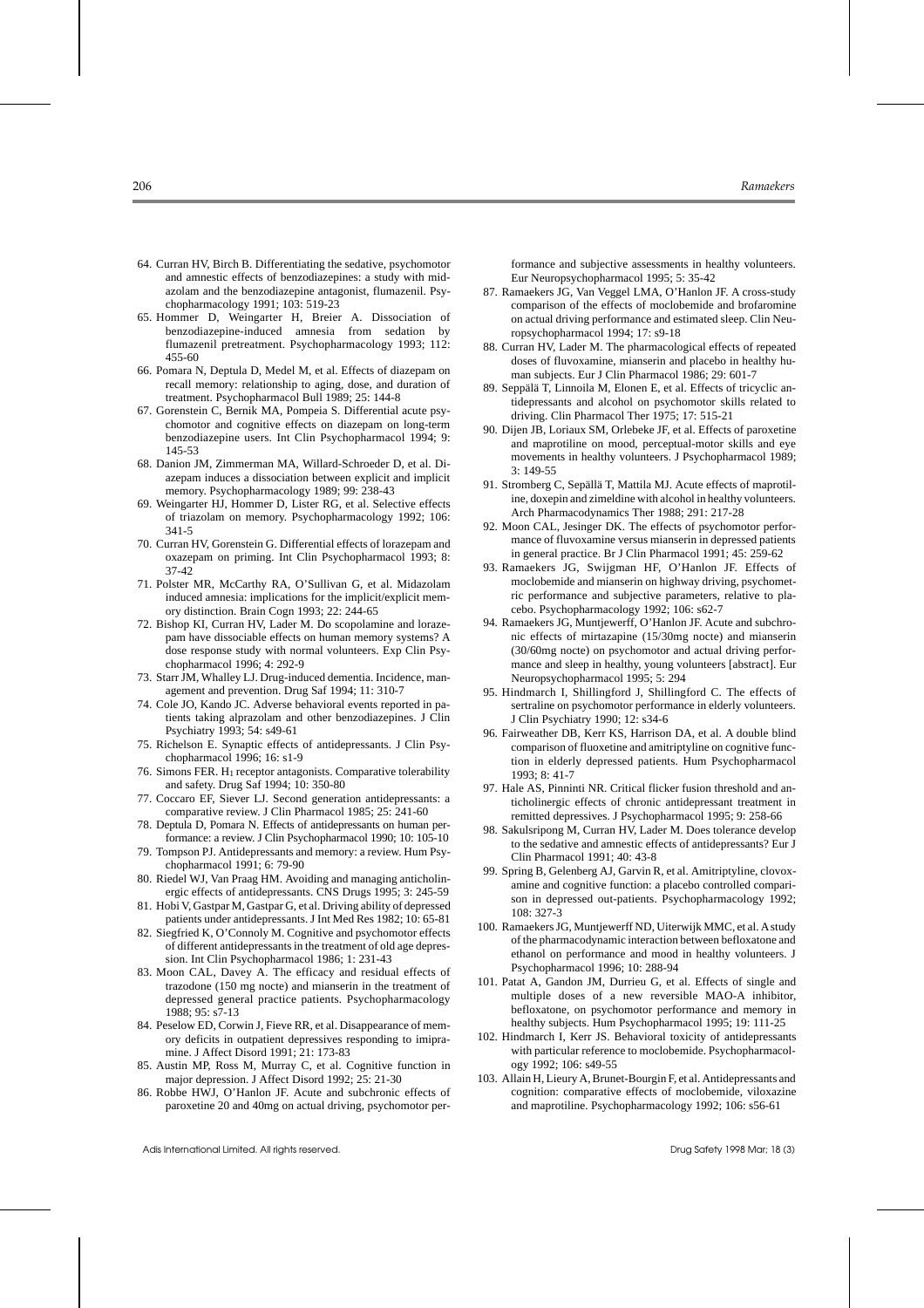- 104. Fairweather DB, Kerr JS, Hindmarch I. The effects of moclobemide on psychomotor performance and cognitive function. Int Clin Pharmacol 1993; 8: 43-7
- 105. Herberg KW, Menke H. Study of the effects of the antidepressant fluvoxamine on driving skills and its interaction with alcohol. TÜV Rheinland (Cologne) Technical Report, Cologne, 1981
- 106. Hindmarch I, Harrison C. The effects of paroxetine and other antidepressants in combination with alcohol in psychomotor activity related to car driving. Human Psychopharmacology 1998; 8: 417-22
- 107. Kerr JS, Fairweather DB, Mahendran R, et al. The effects of paroxetine alone and in combination with alcohol on psychomotor performance and cognitive function in the elderly. Int Clin Pharmacol 1992; 7: 101-8
- 108. Weinstein A, Wilson S, Bailey S, et al. Sedative antidepressants impair visual detection mechanisms in humans. J Psychopharmacol 1996; 10: 141-5
- 109. Hindmarch I. A review of the psychomotor effects of paroxetine. International Clinical Psychopharmacology 1992; 6: s65-7
- 110. Frewer LJ, Lader M. The effects of nefazodone, imipramine and placebo and combined with alcohol, in normal subjects. Int Clin Psychopharmacol 1993; 8: 13-20
- 111. Van Laar MW, Van Willigenburg APP, Volkerts ER. Acute and subchronic effects of nefazodone and imipramine on highway driving, cognitive functions, and daytime sleepiness in healthy adult and elderly subjects. J Clin Psychopharmacol 1995; 15: 30-40
- 112. Ramaekers JG, Muntjewerff ND, O'Hanlon JF. A comparative study of acute and subchronic effects of dothiepin, fluoxetine and placebo on psychomotor and actual driving performance. Br J Clin Psychopharmacol 1995; 39: 397-404
- 113. O'Hanlon JF, Robbe HWJ, Vermeeren A, et al. Venlafaxine's effects on healthy volunteers' driving, psychomotor and vigilance performance during 15-day fixed (75mg/d) and incremental (75-150mg/d) dosing regimens. Technical report. Maastricht: Institute for Human Psychopharmacology, 1997
- 114. Farid NA, Bergström RF, Lemberger L, et al. Studies on the disposition of fluoxetine and radioactive isotopes [poster]. 15th Collegium International Neuropsychopharmacologicum; 1986 14-17 Dec; Puerto Rico
- 115. Newhouse PA, Richter EM. Comparison of sertraline and fluoxetine in depressed geriatric outpatients: plasma levels and efficacy [abstract]. European Neuropsychopharmacol 1996; 6 Suppl. 3: 35
- 116. Beasley CM, Sayler ME, Bosomworth JC, et al. High dose fluoxetine: efficacy and activating-sedating effects in agitated and retarded depression. J Clin Psychopharmacol 1991; 11: 166-74
- 117. Beasley CM, Sayler ME, Weiss AM, et al. Fluoxetine: activating and sedating effects at multiple fixed doses. J Clin Psychopharmacol 1992; 12: 328-33
- 118. Mander A, McCausland M, Workman B, et al. Fluoxetine induced dyskinesia. Aust NZ J Psychiatry 1994; 28: 328-30
- 119. Meghji C. Acquired stuttering [letter]. J Fam Pract 1994; 39: 325-6
- 120. Coulter DM, Pillians PI. Fluoxetine and extrapyramidal side effects. Am J Psychiatry 1995; 152: 122-5
- 121. Haenel T, Stockli HR, Truog P. A case of rare side effects of certain antidepressant drugs. Nervenartz 1995; 66: 70-2
- 122. Betschy G, Vandel S. Fluoxetine related indifference and akathisia: a case report. Therapie 1993; 48: 158-9
- 123. Ruiz F. Fluoxetine and the serotonin syndrome. Ann Emerg Med 1994; 24: 983-5
- 124. Singh RK, Gupta AK, Singh B. Acute organic brain syndrome after fluoxetine treatment. Am J Psychiatry 1995; 152: 295-6
- 125. Hoehn-Saric R, Lipsey JR, McLeod DR. Apathy and indifference in patients on fluvoxamine and fluoxetine. J Clin Psychopharmacol 1990; 10: 343-5
- 126. Mirow S. Cognitive dysfunction associated with fluoxetine [letter]. Am J Psychiatry 1991; 148: 948-9
- 127. Mandalos GE, Szarek BL. Dose-related paranoid reaction associated with fluoxetine. J Nerv Ment Dis 1990; 178: 57-8
- 128. Grounds D, Stocky A, Evens P, et al. Antidepressants and side effects. Aust NZ J Psychiatry 1995; 29: 156-7
- 129. Bhavnani SM, Levin GM. Antipsychotic agents: a survey of the prevalence, severity and burden of side effects. Int Clin Psychopharmacol 1996; 11: 1-12
- 130. McClelland GR, Cooper SM, Pilgrim AJ. A comparison of the central nervous system effects of haloperidol, chlorpromazine and sulpiride in normal volunteers. Br J Clin Pharmacol 1990; 30: 795-803
- 131. Hindmarch I. Instrumental assessment of psychomotor functions and the effects of psychotropic drugs. Acta Psychiatr Scand 1994; 89: s49-52
- 132. Wylie KR, Thompson DJ, Wildgust HJ. Effects of depot neuroleptics on driving performance in chronic schizophrenic patients. J Neurosurg Psychiatry 1993; 56: 910-3
- 133. King DJ. Measures of neuroleptic effects on cognition and psychomotor performance in healthy volunteers. In: Hindmarch I, Stonier PD, editors. Human Psychopharmacology. Vol 4. Chichester: John Wiley & Sons Ltd, 1993: 195-209
- 134. Quigley N, Morgan D, Idzikowski C, et al. The effect of chlorpromazine and benzhexol on memory and psychomotor function in healthy volunteers. J Psychopharmacol 1996; 10: 146-52
- 135. Liljequist R, Linnoila M, Mattila MJ, et al. Effects of two weeks' treatment with thioridazine, chlorpromazine, sulpiride, and bromazepam, alone or in combination with alcohol, on learning and memory in man. Psychopharmacologia 1975; 44: 205-8
- 136. Bartfai A, Wiesel FA. Effects of sulpiride on vigilance in healthy subjects. Int J Psychophysiol 1986; 4: 1-5
- 137. Fagan D, Scott DB, Mitchell M, et al. Effects of remoxipride on measures of psychological performance in healthy volunteers. Psychopharmacology 1991; 105: 225-9
- 138. Mattila MJ, Mattila ME, Konno K, et al. Objective and subjective effects of remoxipride, alone and in combination with ethanol or diazepam, on performance in healthy subjects. J Psychopharmacol 1988; 2: 138-49
- 139. Mattila MJ, Patat A, Seppällä T, et al. Single oral doses of amisulpride do not enhance the effects of alcohol on the performance and memory of healthy subjects. Eur J Clin Pharmacol 1996; 51: 161-6
- 140. King DJ, Best P, Lynch D, et al. The effects of remoxipride and chlorpheniramine on eye movements and psychomotor performance in healthy volunteers. J Psychopharmacol 1995; 9: 143-50
- 141. Rammsayer T, Gallhofer B. Remoxipride versus haloperidol in healthy volunteers: psychometric performance and subjective tolerance profiles. Int Clin Psychopharmcol 1995; 10: 31-7
- 142. Ramaekers JG, Louwerens JW, Muntjewerff ND, et al. Effects of single and repeated doses of amisulpride (50 and 400 mg/d) and haloperidol (4mg/d) on psychomotor, cognitive, extrapyramidal and affective functions in healthy young volunteers. Technical report. Maastricht: Institute for Human Psychopharmacology, 1996